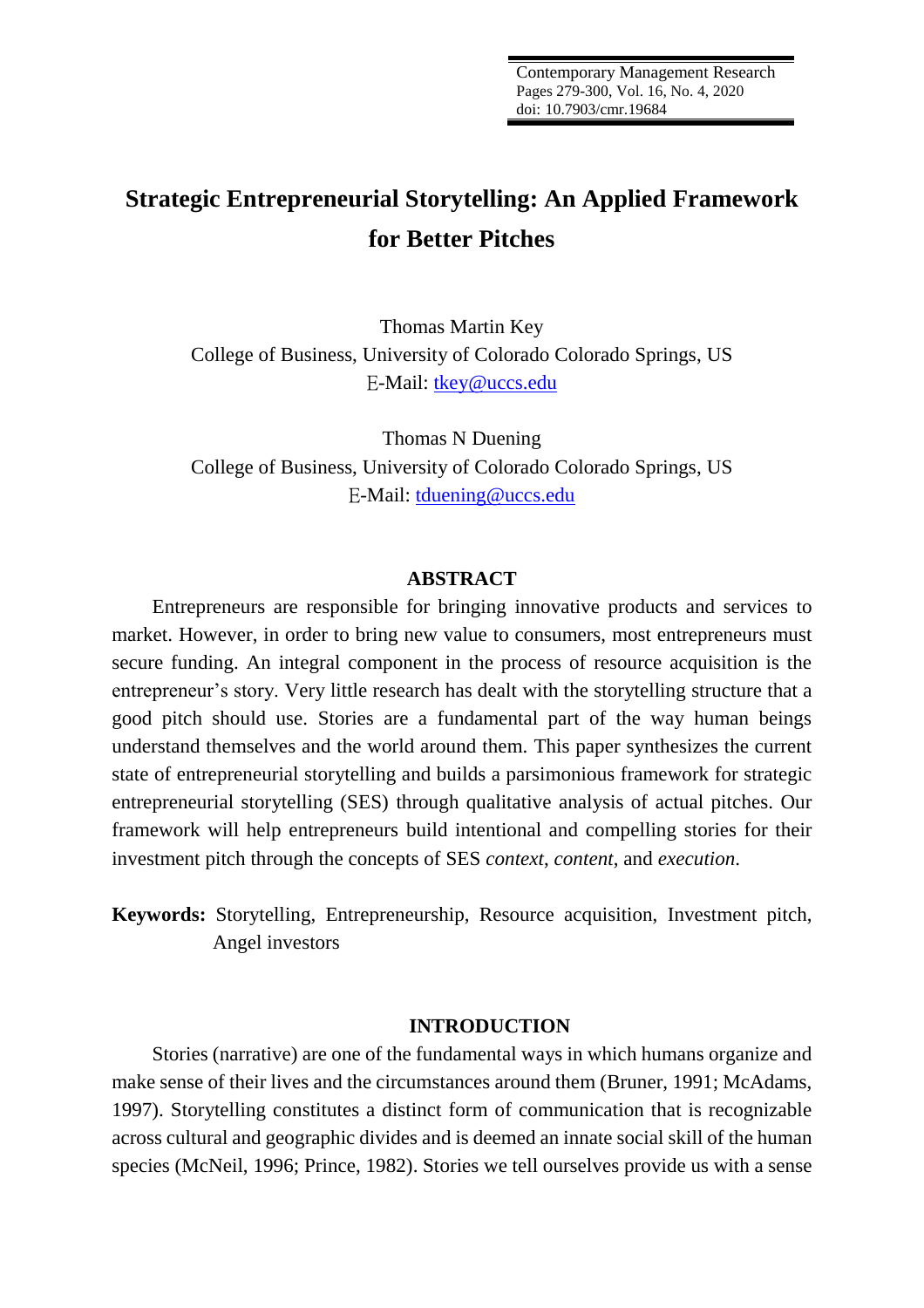of identity. They allow us to share our identity with others, and they enable a wide range of social interactions and affectivities. Without the richness of storytelling in everyday life, communication would be reduced to explicative reasoning with no affective color or context. Telling stories contextualizes information in a form that engages emotions, provokes communal action, and influences social change. To date, most of the research into storytelling in business has focused on its effects within large, established organizations (Boje, 1991; Boje, 1995; Brown, Denning, Groh, & Prusak, 2005; Rhodes & Brown, 2005).

However, there is a growing recognition that storytelling skills and various storytelling opportunities are an integral part of entrepreneurship and the activities involved in venture creation and provide the opportunity for more favorable evaluation by investors (Clark, 2008; Martens, Jennings, & Jennings*,* 2007; Middleton, 2013; O'Connor, 2002; Villanueva, Sapienza, & Sudek, 2013; Wuillaume, Jacquemin, & Janssen, 2019). Some of this work has demonstrated how the individual entrepreneur's life story provides rich material for theory building to understand how entrepreneurs develop and recognize venture opportunities (Gartner, 2007; Johansson, 2004; Rae, 2004; Rae, 2005; Rae & Carswell, 2000). Other scholarly work considers the effectiveness of an entrepreneur's ability to use storytelling as a strategic tool for building social capital (Baron & Markman, 2000), acquiring human and other resources (Clark, 2008; Manning & Bejarano, 2017; Martens *et al.*, 2007;), venture legitimacy and expectations (Garud, Schildt & Lant, 2014), and in effecting venture startup (O'Connor, 2002). Despite this emerging research into entrepreneurial storytelling, very little has focused on entrepreneurial storytelling in the context of one of the most vital skills entrepreneurs must learn to master: The investor pitch (Lurtz & Kreutzer, 2014).

Although recent work has looked at the use of storytelling for finance, there has not been a significant attempt to explain what kinds or how stories are effective (McKensie 2011). Specifically, there has been a dearth of research that provides a comprehensive framework with which entrepreneurs may guide their pitch from its beginning (what kind of information to include) to the actual act (what kind of preparation to present to investors). This paper explores what this framework should consist of and how entrepreneurs can apply it. It is particularly important in becoming an entrepreneur and continuing to pursue an entrepreneurial venture. Access to resources has been shown to positively affect the desire to pursue entrepreneurship, which is a vital source of economic development and job creation and can also influence persistence (e.g., Cheng & Liao, 2017; Van Scotter & Garg, 2019).

For addressing this gap, the present work consolidates data gathered from observing 83 investor pitches delivered on the T.V. show Shark Tank, and 15 pitches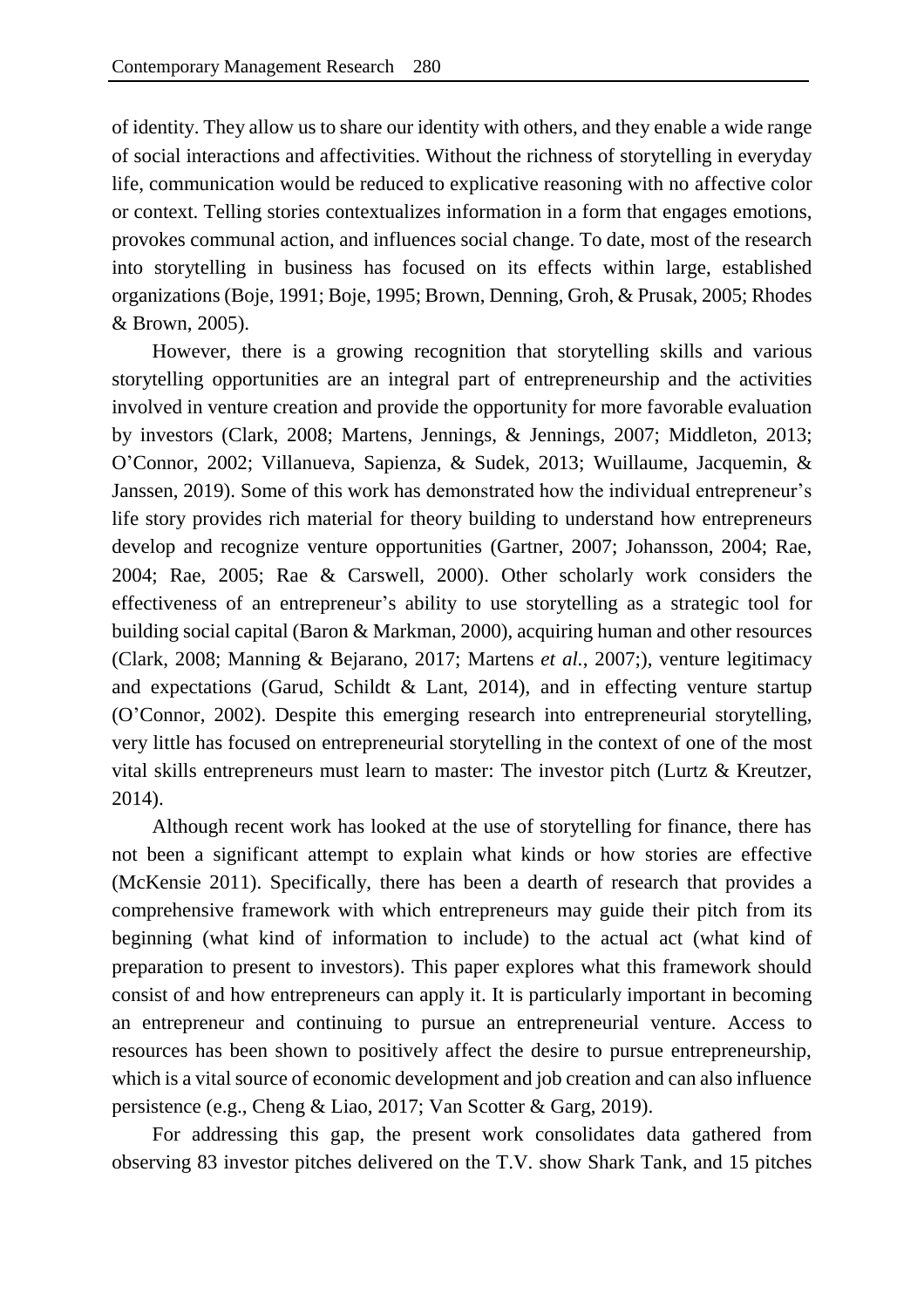delivered to the Arizona Technology Investor Forum (now Arizona Tech Investors), an angel investor group founded and operated for three years by one of the authors of this paper. We distill key lessons from these diverse pitches and propose a novel and parsimonious framework that informs the essential components of entrepreneurial storytelling in the investor pitch setting. Our framework is condensed into three interlaced pitch components: 1) context, 2) content, and 3) execution. Table 1 summarizes each of these components and how they relate to an entrepreneurial pitch.

| Context                                                                                                      | Content                                                                                                                                                                          | Execution                                                                                                            |  |
|--------------------------------------------------------------------------------------------------------------|----------------------------------------------------------------------------------------------------------------------------------------------------------------------------------|----------------------------------------------------------------------------------------------------------------------|--|
| Made up of sociocultural<br>and industry knowledge that<br>articulate fit between<br>investors and industry. | Made up of credibility,<br>legitimacy, and competence<br>to create a story structure<br>that conveys the personal,<br>financial, and market<br>knowledge of the<br>entrepreneur. | Made up of presentation<br>skills and flexibility on<br>behalf of the entrepreneur in<br>real-time during the pitch. |  |

**Table 1** *Components of Strategical Entrepreneurial Storytelling*

Our strategy for explicating this framework's legitimacy and efficacy begins with a brief review of the scholarship linking storytelling to entrepreneurship. It will clarify that the existing work has not yet examined in detail the use of storytelling in the context of the investor pitch. Next, we briefly review the methodology behind our empirical work and highlight both its strengths and shortcomings. Then we highlight and develop our framework for strategic entrepreneurial storytelling in the context of the investor pitch, including linking our analysis to specific instances. We conclude by offering suggestions for additional research designed to help entrepreneurs devise pitches geared toward facilitating capital investments.

#### **ENTREPRENEURIAL STORYTELLING**

Entrepreneurial storytelling is generally dealt with in two primary ways: 1) as a source to learn more about the entrepreneurial process through the analysis of entrepreneurial life stories (e.g., Johansson, 2004); and 2) as a strategic element in the entrepreneurial toolkit for procuring resources, including investor capital (e.g., Martens *et al.*, 2007; O'Connor, 2002). In the former, the narrative centers on the entrepreneur's life experience as it pertains to opportunity recognition and the startup decision. Such research focuses on entrepreneurial processes, aligning with the general shift in focus from entrepreneurial characteristics to entrepreneurial behaviors aimed at effecting credibility, legitimacy, and managing expectations (Zott & Huy, 2007; Garud, Schildt,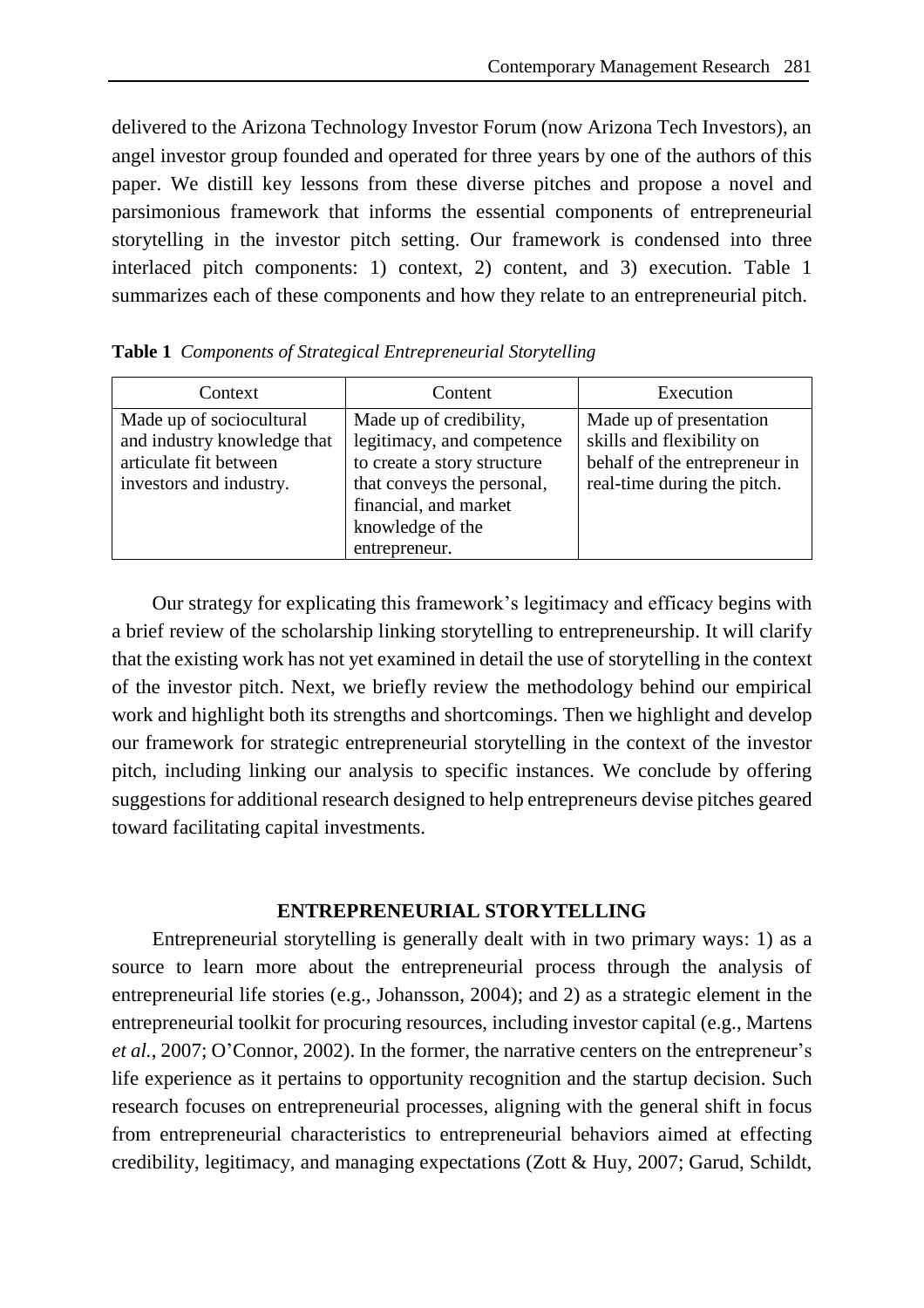& Lant, 2014). For example, Johansson (2004) demonstrates these features and uses empirical studies to look at how narrative approaches contribute to understanding how entrepreneurs learn and act in a social context. One aspect of social context for the entrepreneur is identity creation, wherein an interview process is a form of narrative, and the entrepreneur is the focus. In this way, the entrepreneur becomes an informant in the ethnographic sense (Bertaux & Kohli, 1984) and provides keen insight into the meaning and symbols of how to *act* entrepreneurially (Rae & Carswell, 2000).

Another aspect of the social context of identity involves the social capital that entrepreneurs develop throughout venture creation (Jonsson, 2015). It consists of the multitudes of embedded relationships that impact the venture creation dynamic (Lee & Jones, 2015). It is the entrepreneur's investment in network development and the eventual access to superior resources (Adler & Kwon, 2002). These life-story narratives also include information about the development of everyday practices, which hold insight into gaining legitimacy and the process of learning rules and norms (De Clercq & Voronov, 2009a; De Clerq & Voronov, 2009b).

In this light, entrepreneurs are actors who must navigate an ever-changing environment while they seek out and interpret information and build relationships. The life story of entrepreneurs' experiences becomes the backdrop for answering questions about how entrepreneurs learn, recognize opportunity, and take action. It, in turn, is transferred to entrepreneurial education (Rae, 2005; Rae, 2004). This application's entrepreneurial narrative serves as the foundation for exploring a richer and more nuanced analysis to form practical theories that bridge the gap between praxis and generalizability. Through these interviews, researchers often see the results of entrepreneur's ability to tell their stories. Explicit to this paper's topic are stories with specific functionality in moving the entrepreneur forward in their new venture.

O'Connor (2002) suggests a typology of entrepreneurial narratives: personal stories, generic stories, and situational stories. Personal stories reflect the entrepreneur's individual life and aspects of their experience that qualify them as entrepreneurs. Personal stories are essential to the process of establishing personal credibility. They provide data for exploring the relationship between an entrepreneur's personal history and potential access to capital and market opportunities within a competitive landscape where multiple ventures compete for attention (Lounsbury & Glynn, 2001).

Generic stories center on the nature of the venture and its offerings rather than on the entrepreneur. They are used to position the venture within the competitive space and to articulate its overall strategy and distinctive advantages. Theory building around generic stories is intended to discern how differentiating factors may influence resource acquisition opportunities at the firm level.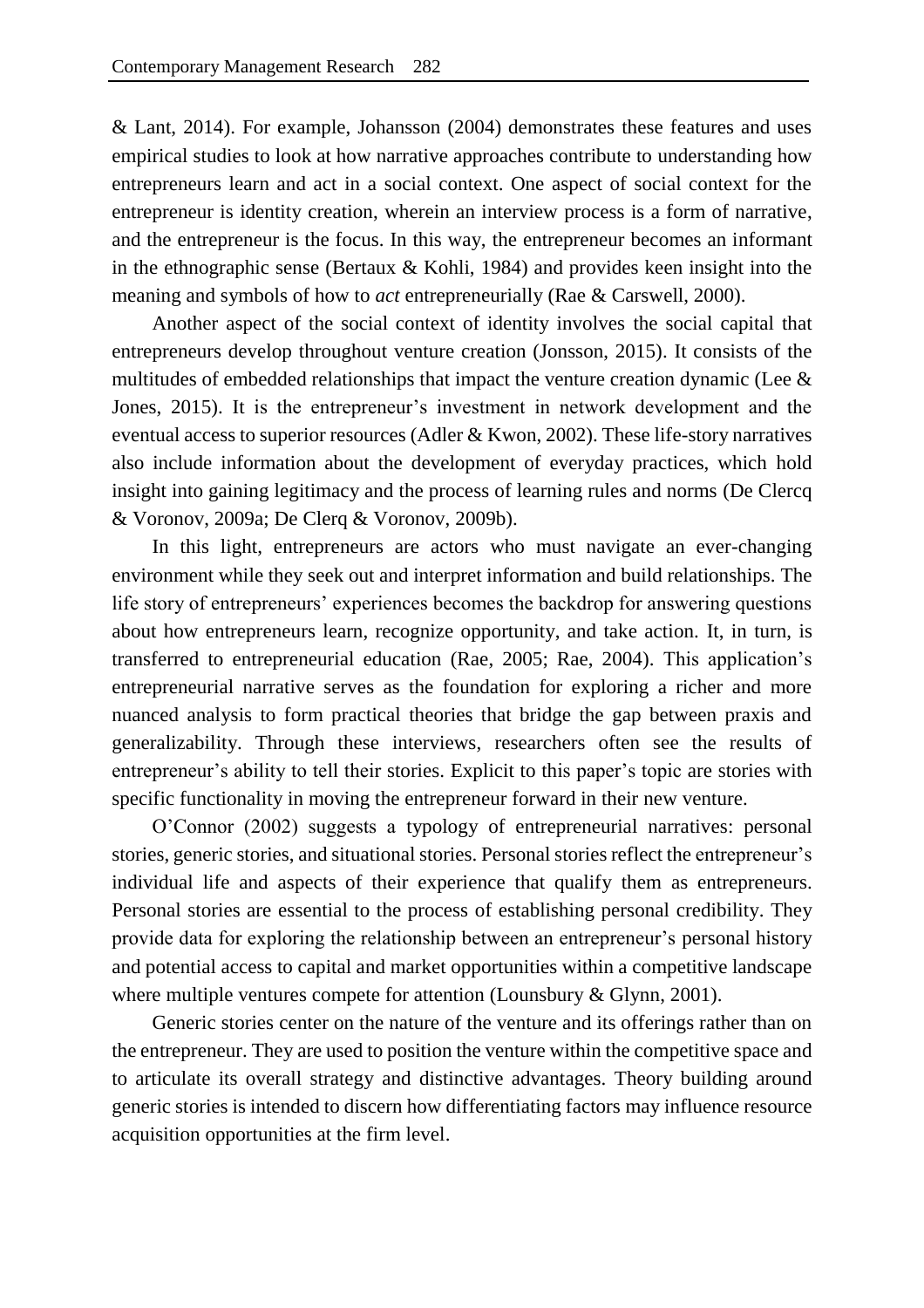Situational stories position a venture in economic space and time, especially related to the temporal state of the industry in which the venture intends to compete. Manning & Bejarano (2017) consider the temporal aspects of storytelling in the setting of crowdfunding and identify "strategic moments" that convey past accomplishments and future goals. O'Connor's (2002) work includes historical (near term) and prospective future states of the industry, the state of the market and customer preferences, and adaptations/accommodations that may need to occur. Theory building within this context links macro-scale industry and market trends to the likelihood for ventures to raise capital. For example, ample research has examined the flight of venture capital following the dot-com bust and the resurgence in investing in so-called secondgeneration internet companies. Clearly, industrial, market, and technological factors advanced in the interim in ways that encouraged investors to resume substantial internet venture risk-taking.

In contrast to this research into storytelling as a means of sorting and understanding entrepreneurial prospects and processes, we propose a different perspective that we refer to as "strategic entrepreneurial storytelling" (SES). SES positions the act of storytelling as a deliberate and thoughtful entrepreneurial tool to be deployed in the interest of resource acquisition. Under this perspective, storytelling is construed as an *intentional* act that has consequences beyond merely being a source of research data. Specifically, we apply SES as an intentional strategic tool for the explicit purpose of securing investor capital via the investment pitch.

Fortunately, SES is an ability that can be developed to strengthen potential resource acquisition. However, it should be noted that a good story cannot make up for a bad idea, poor market opportunity, or lousy leadership/management skills. It can, though, make a good idea, promising market opportunity, and good leadership/management skills stand out and are more compelling to investors. A wellcrafted narrative can become the source of a strategic competitive advantage in the competition for scarce entrepreneurial resources, such as startup capital. Although many ventures may be successful without conscious attention to a strategic story, the absence of a compelling narrative can suggest poor planning or at least create the impression that the entrepreneur has not put a lot of thought into the venture and its prospects (Baker, 2007).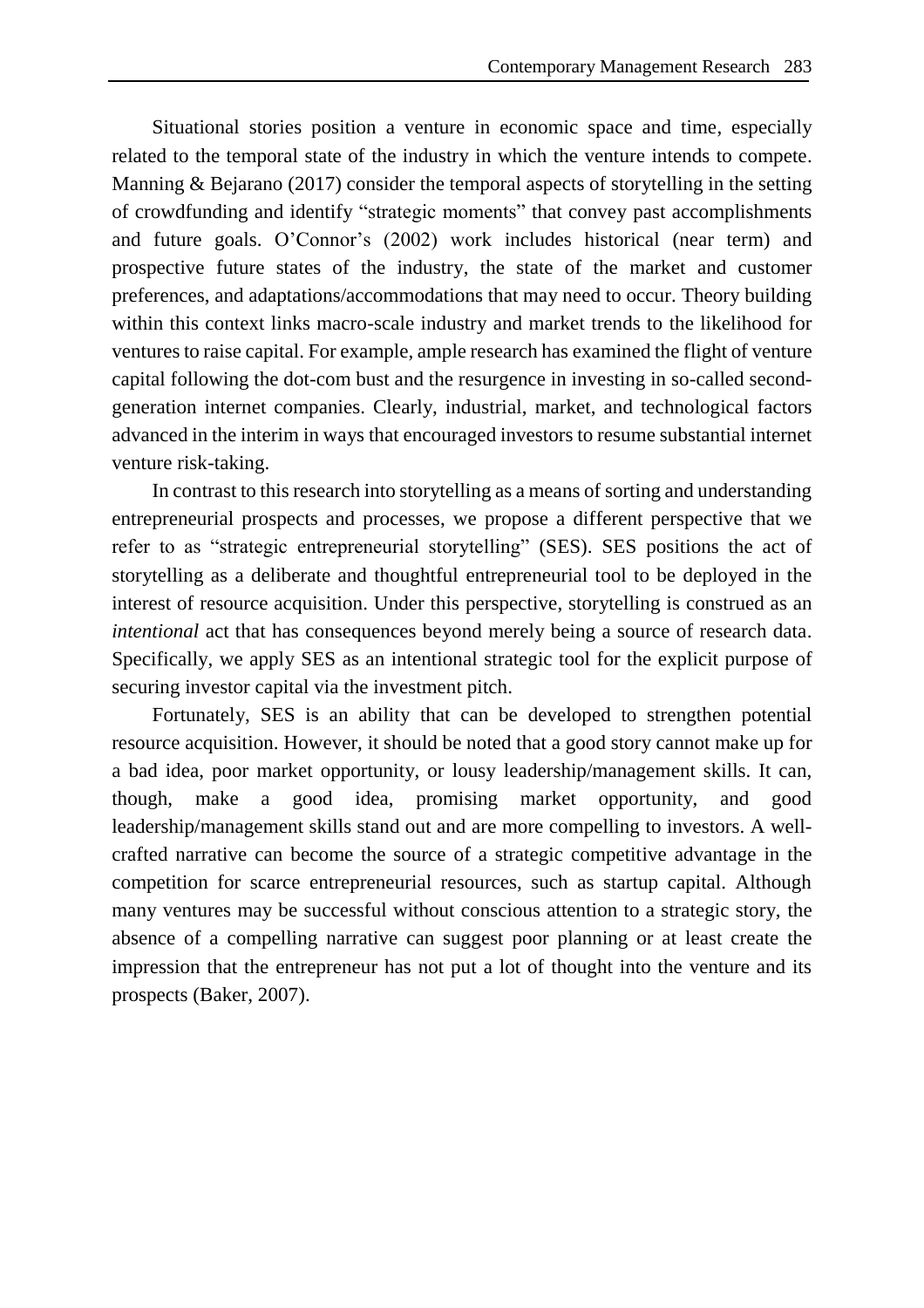

**Figure 1.** *Strategic Entrepreneurial Storytelling Components*

#### **RESEARCH METHOD**

The qualitative approach to analyzing real-life entrepreneurial storytelling in the investor pitch context was conducted in two phases. The first phase consisted of the observation and analysis of 83 pitches from the U.S.-based T.V. show *Shark Tank*, where aspirants pitch their ventures to the high-net-worth "sharks," hoping to win investment. Table 1 summarized the 83 pitches by date, name of the product, and whether it received funding from the investors. The number of pitches was determined by the saturation point (Creswell, 2007) and is in line with recent entrepreneurial storytelling research based on the crowdfunding platform Kickstarter (see Manning & Bejarano, 2017). Shark Tank was chosen for the first phase of this study for two reasons. The first is that the show requires multiple stages of progression for participants to complete before an episode is filmed with their individual pitch.

In most cases, this means that the participants have been intentional in preparing how they will present their new venture to the investors and represent what they believe will be the most compelling way to "tell their story." It provides an opportunity to assess the "best version" of participants' pitches to analyze effective components. The second reason Shark Tank was chosen as a starting point is the increased performative nature of a television program's pitch. For example, in the relative privacy of a private investor context, for example, a banquet room for monthly pitches, entrepreneurs may be less focused on the polish and embellishment that lends itself to a filmed production. It provides a context of potential exaggeration in which certain aspects of the pitch may stand out and the relative effectiveness more easily identified by observation.

Portions of the pitches were transcribed and analyzed for patterns, that were then discussed as the potential basis of the three SES components based on repeated themes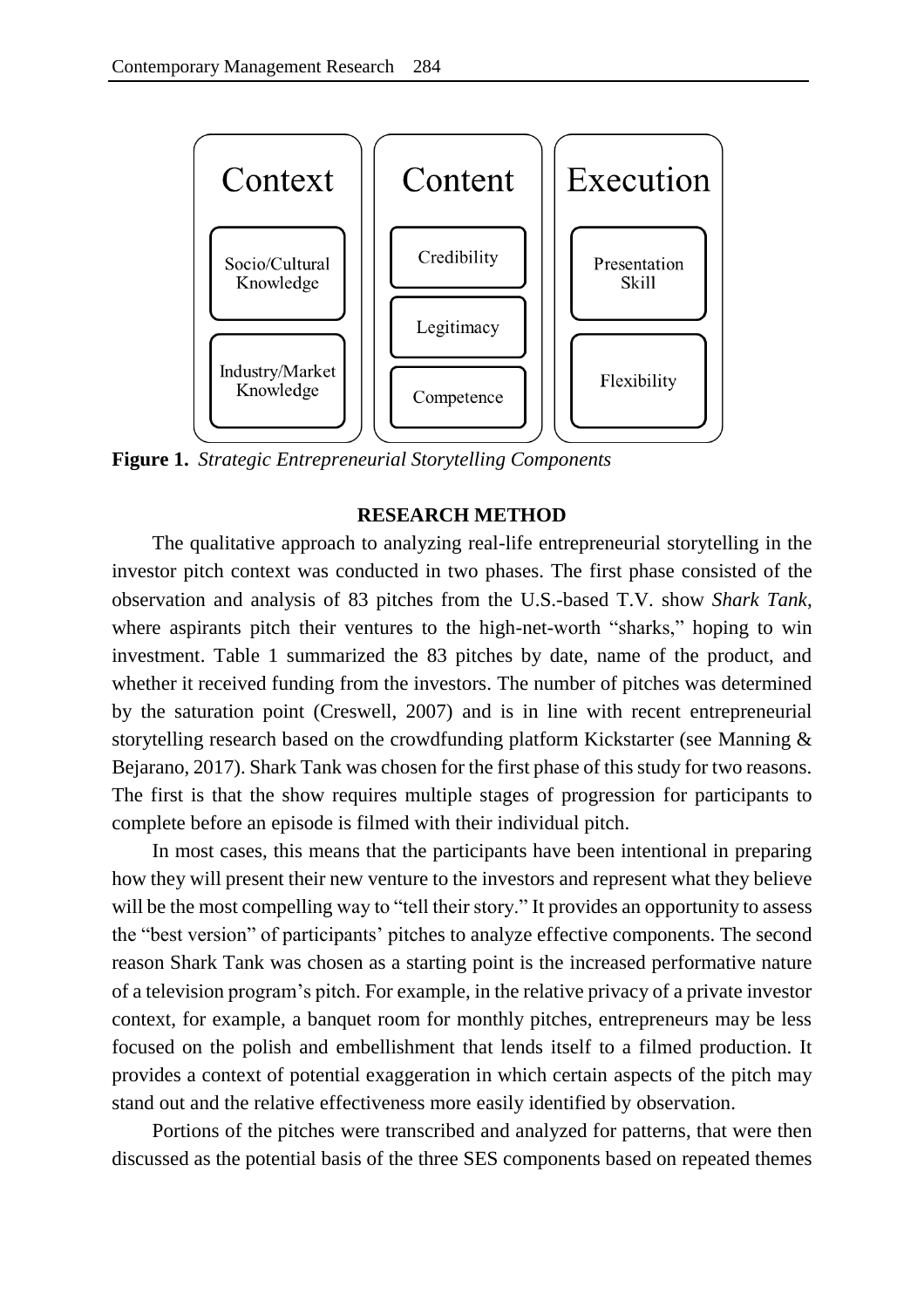(Glaser & Strauss, 1967). Once the identified components, *context, content, and execution were established and agreed upon by expert raters, phase two involved identifying and applying* the three SES components in a non-entertainment setting. A second analysis was used is directly related to the foundations for choosing Shark Tank in Phase 1. First, entrepreneurs that were chosen to pitch to the angel investors were pre-screened for their venture growth potential (i.e., *not* for their camera presence or heartfelt background story). Second, it was important to test if the identified vital story components analyzed from a more theatrical preparation to pitch for a television show would be present in an angel investment group's "more authentic" setting.

Specifically, Phase 2 consisted of fifteen pitches presented to the Arizona Technology Investor Forum (ATIF; now Arizona Tech Investors) over three years from 2006-2009. The expert rater was present at all 15 pitches and analyzed the various pitches as all were video recorded in their entirety. Each pitch consisted of a 20-minute formal pitch by the entrepreneur(s), 20 minutes of live Q/A with the assembled angel investors, and 20 minutes for a due diligence report presented by a member of the angel group. Only the pitch and subsequent Q/A were analyzed for this research. The rater screened out pitches that were unsuccessful in raising capital, leaving five pitches in total to analyze for the vital pitch elements identified in Phase 1.

Below we explore our research findings, revealing the three vital elements of successful investor pitch-related storytelling.



**Figure 2** *Methodology Summary*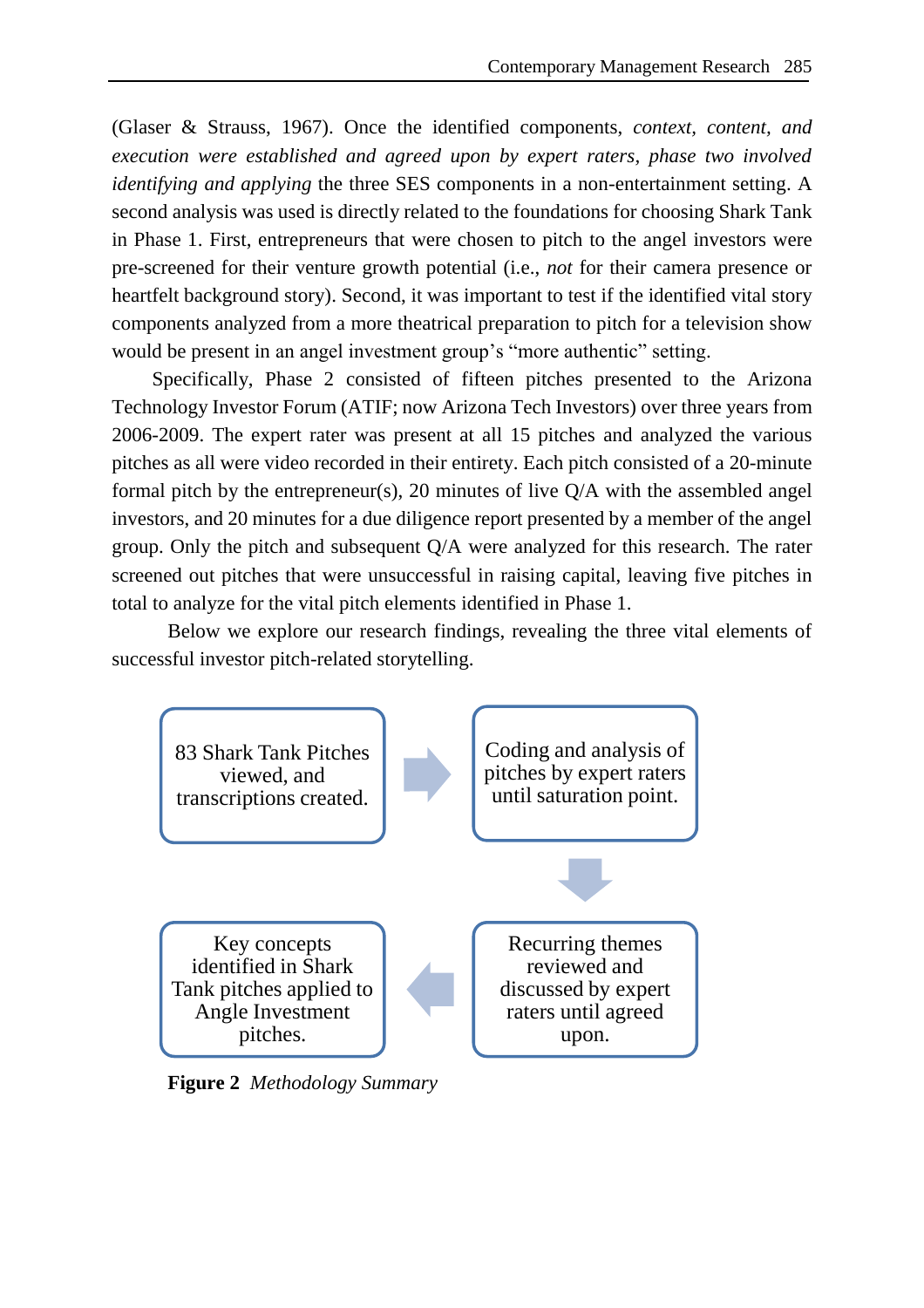## **RESULTS: SES APPLIED TO THE INVESTOR PITCH**

The primary application of SES for entrepreneurs is the investor pitch. The investor pitch is defined as the act of communicating the potential of a startup to investors for the express purpose of acquiring capital. However, to the extent it appears in the literature, entrepreneurial storytelling is associated chiefly with personal, generic, and/or situational stories and their translation into practical lessons for greater effectiveness in entrepreneurial processes, such as opportunity recognition and the venture initiation decision. Very little work has been done to determine the role of strategic entrepreneurial storytelling (SES) in practical, applied settings, such as the allimportant investor pitch.

Given the paucity of research into entrepreneurial storytelling as a strategic tool for resource acquisition (Lurtz & Kreutzer, 2014) a framework of SES for the investor pitch will help formalize an overlooked component of this vital area of entrepreneurial practice. Careful viewing of 83 pitches on the television show resulted in threecomponent of our framework, which was then applied in a second context that was not associated with the entertainment industry. These were made up of 15 pitches to the Arizona Technology Investor Forum. We chose to apply the concepts originally identified in the T.V. show in a non-entertainment context to help create more validity that may have been problematic given the nature of television editing that may have created blind spots for our observations. The resultant concepts that make up our framework are *context, content, and execution.* 

Context refers to those aspects of the entrepreneurial story that articulate the fit between the new venture's products and the existing industry, shared values and norms between investors and the entrepreneur, and the investors' respective backgrounds and motives such as their industry background and expertise. Content involves the structure of the story that is told during the pitch and the organization of significant personal, financial, and market knowledge. Execution refers to the entrepreneur's ability to enact and interpret aspects of contextual and content information in real-time. Critically, this storytelling component centers on improvising, reading the audience, and adapting content and context components accordingly. Without the ability to execute effectively, contextual understanding and high-quality content can be dramatically ineffective.

The investor pitch occurs when an entrepreneur meets with potential investors for the express purpose of influencing them to decide on capital investment. Therefore, a strategic story can be essential in creating such influence. To advance the potential for a successful pitch, the entrepreneur intentionally has to craft the relevant context, compelling content, and socially adapted execution of their story to make the most of what can be a defining moment for their venture. Below, we consider each of these key SES components in more detail.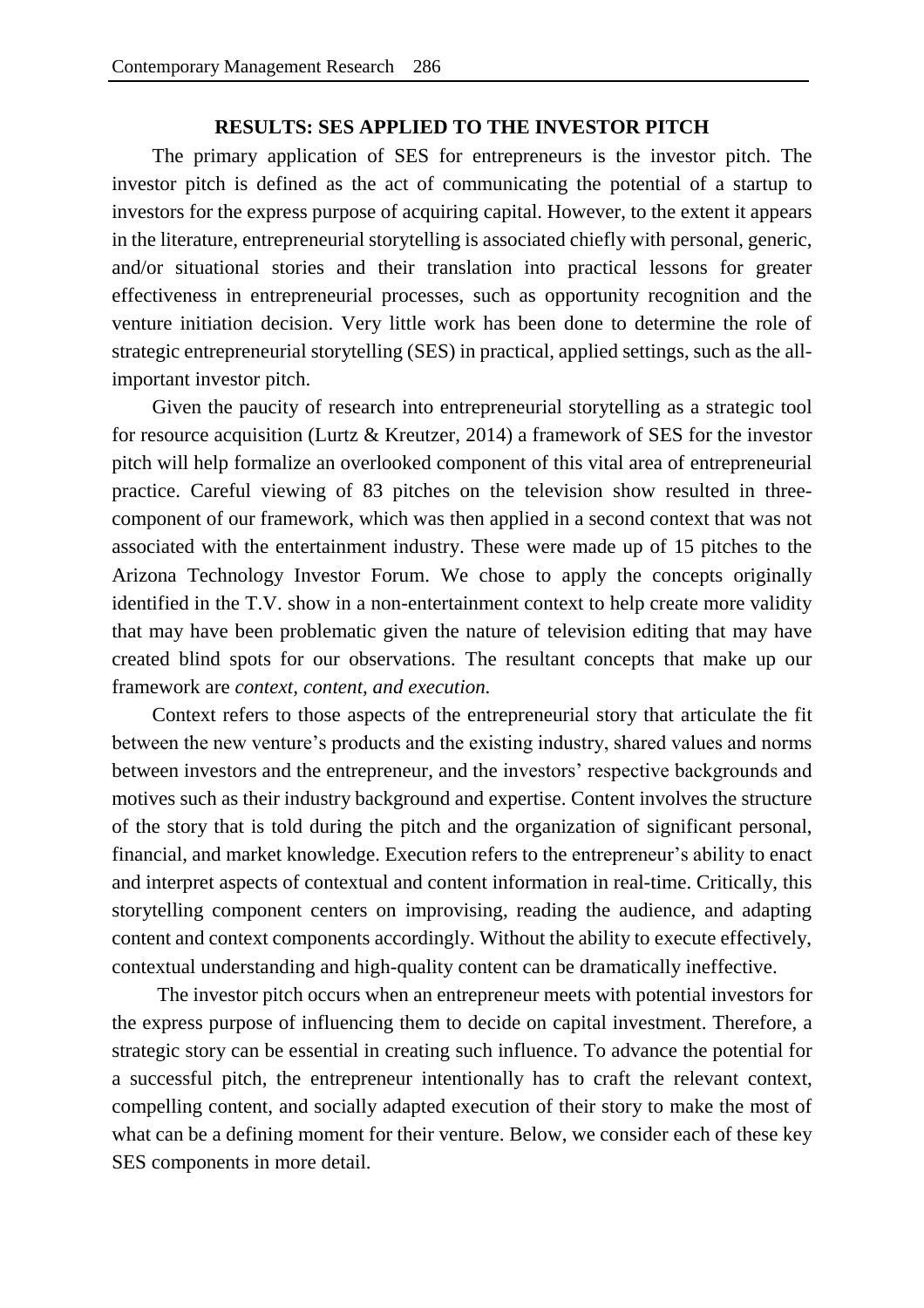### **SES Context**

Context is the component of the framework that is concerned with helping investors in their sense-making process. Context gives SES its foundation and proper orientation. Entrepreneurs need a series of large contextual frames of reference combined with specific details to effectively communicate relevant information, data, and knowledge to potential investors. In our SES framework, the investor-pitch storytelling context begins with helping investors understand how the venture fits within the past, present, and potential future states of the industry and market. Attention to how these historical and prospective factors relate to the particular interests/experiences of the investors is crucial. Of course, previous knowledge of investor backgrounds may not be possible to ascertain in advance of a pitch. However, to the extent there are cues present during the pitch, during Q&A, for instance, an entrepreneur may need to adjust the context of the story in real-time to address those factors of most concern to the investors. This ability to adapt in real-time is further addressed in SES execution below.

The story presented in the investor pitch also must be positioned within established, pertinent, and logical culturally-specific language and phrases. For example, the pitch should deploy common jargon, symbols, or other sources of specific business knowledge that is shared between the entrepreneur and investors (Hardy, Palmer, & Phillips, 2000; Martens *et al.*, 2007). Examples of common generic knowledge include business model, value proposition, and differentiating unfair advantage. Such culturespecific knowledge aligns the story with pre-existing stories, experiences, and lore that investors use to make sense of investment opportunities. The SES must be positioned concerning this ongoing story to create a juxtaposition that allows the entrepreneur to present the proposed venture as unique enough to establish innovation yet familiar enough to capture investor's interest and support (Lounsbury & Glynn, 2001; Martens *et al.*, 2007).

SES context also sets the stage for the entrepreneur to demonstrate understanding of the particular nature and value of their specific venture concerning the marketplace and with the potential investors to whom they are pitching. It requires the entrepreneur to link their story's contextual components deliberately through rigorous analysis of cultural understanding and those factors that may be of interest to investors. SES context represents the proverbial landscape in which the entrepreneur must be oriented adequately so that the terrain's details may be appropriately structured and organized. For example, when sisters Rachael Mann and Mackenzie Burdick pitched their custom jewelry designs on Shark Tank, they already knew they wanted to work with Daymond John and Mark Cuban (two of the show's "Sharks") because of specific background expertise in the fashion industry and technology (Shark Tank, 2012). The sisters' SES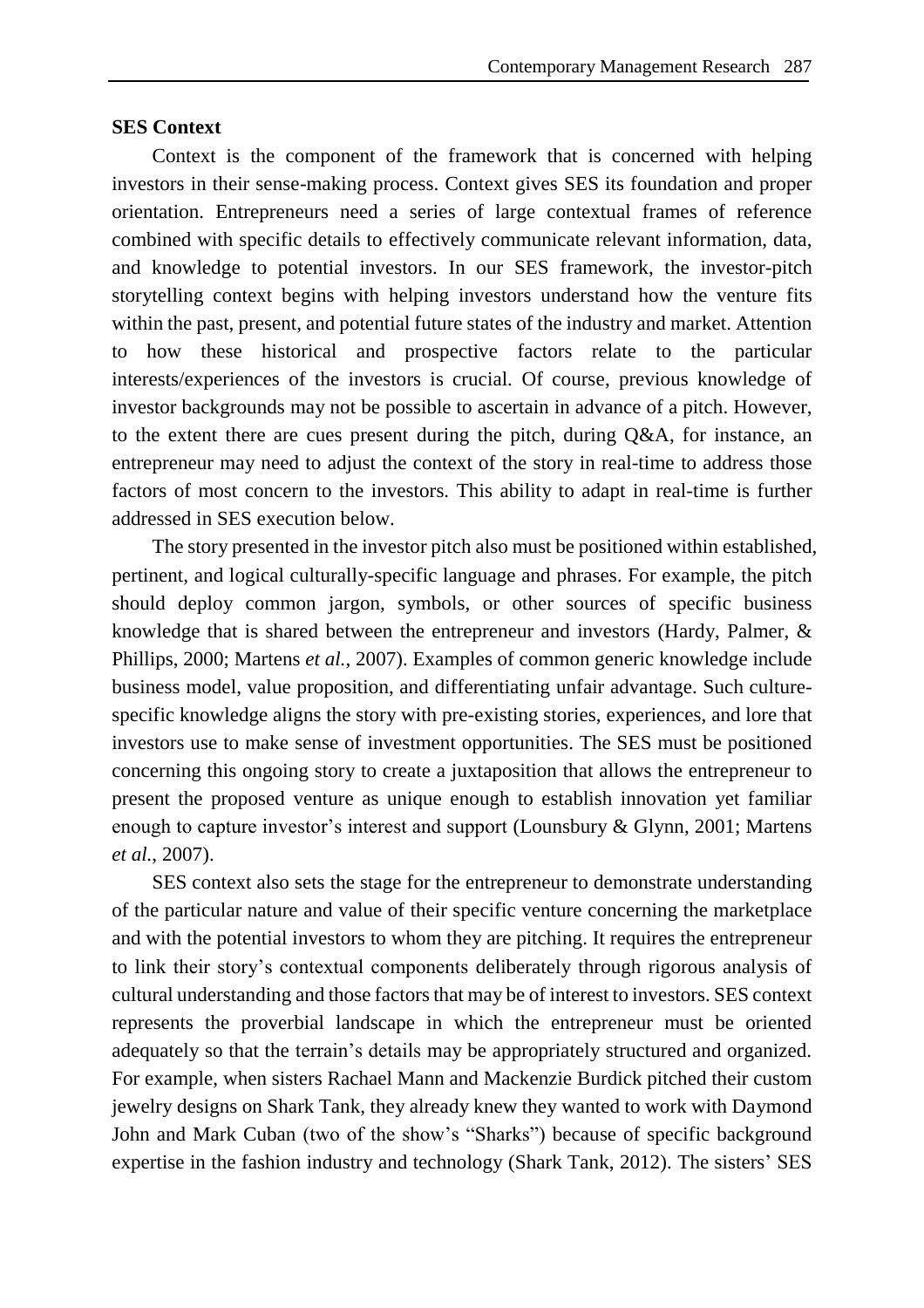context included their knowledge of the niche culture in the high-end custom jewelry business and working with celebrities and museum exhibition pieces. This perfectly aligned with John's deep knowledge and experience in the fashion industry. They also articulated a need for better website and digital marketing, which spoke to Cuban's high-tech background. Even though the sisters were getting other and potentially higher offers, they chose to take the deal with John and Cuban because they knew the fit between their background and the expertise and experience of John and Cuban would be superior.

One common way of establishing context is through the deployment of one or more exemplar use cases. A use case is simply a vivid description of how the venture's offerings will impact a particular customer segment's lives. Steve Jobs famously established the use case for the first iPhone by teasing the audience into understanding how they will no longer need to possess an iPod, Internet communicator, and phone they would all be combined in a single new device. The crowd went wild.

In a live pitch setting to the Arizona Technology Investor Group, the context was the predominant component of a comprehensive pitch offered by a Flypaper startup. Flypaper's pitch needed to emphasize context because its offering was new to most of the assembled investors. As noted in the context case study, several use cases were critical in convincing the investors to back the venture.

Case Study: Context

## Flypaper Raises \$1M in 24 Hours

One of the more successful pitches to the Arizona angel group was delivered by a company formerly known as Flypaper. Flypaper had developed a unique technology that enabled companies to design and develop e-learning courses from a desktop computer. A takeoff of desktop publishing, desktop e-learning was in its nascent stages when Flypaper presented its pitch.

Given that no one of the assembled angels had ever heard of desktop e-learning, it was vital for the Flypaper pitch to focus on the technology context. Of course, the pitch included an overview of the technology and its capabilities, and the pitch also had much style in its execution (the pitch presenter was a seasoned serial entrepreneur).

Still, given that there was little awareness of the technology space and even less awareness of its market potential, developing the market context was imperative. To develop the context in detail, the pitch focused on two different factors: 1) The immense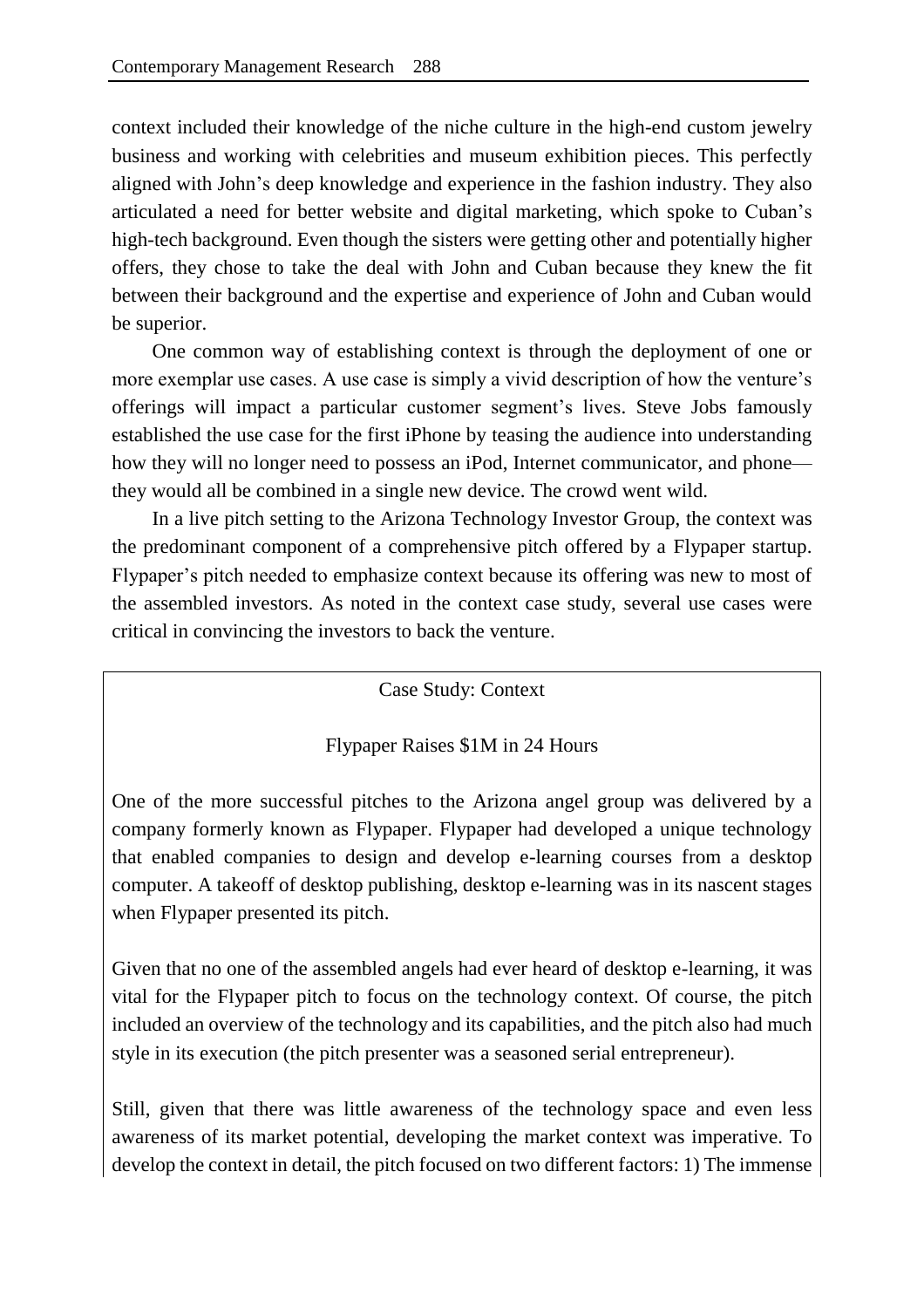success and corporate penetration of desktop publishing; and 2) The need for rapid deployment of low-cost e-learning solutions for certain types of mission-critical applications.

The first factor, the success of desktop publishing, was well known to most of the assembled angels. Desktop publishing was introduced to the corporate environment in the mid-1980s, over 20 years before the 2007 Flypaper pitch. Thus, the pitch included an overview of the pace of that technology's diffusion and uptake into the corporate environment. It also included a review of the companies' success, such as PageMaker, that led the industry in the early days.

With this context established, Flypaper had a more difficult time establishing the context of desktop e-learning since it was a new construct. To address this, the pitch centered on specific use cases where rapid deployment of corporate-wide e-learning would be exceedingly valuable. One such case is a new product introduction. Often in the course of new product introduction, companies encounter unexpected customer reactions and pushback. Rather than outsource training to a learning design company, a more rapid response is to manage the issue with in-house developed training.

A second use case centers on crisis management and employee engagement. In the midst of a crisis—even a minor one—it is often helpful for companies to keep employees informed and trained on appropriate responses and mitigation initiatives. An in-house, desktop e-learning platform is invaluable when rapid communication and training are required to manage an emerging crisis.

This context-heavy pitch turned out to be one of the more successful pitches to the Arizona angel investor group. Within 24 hours of the pitch, Flypaper had received pledges totaling nearly \$1 million, effectively closing their funding round. Since then, the company has been acquired by Trivantis, Inc., a Cincinnati-based e-learning solutions provider.

## **SES Content**

If context represents the landscape of the entrepreneurial story, then content makes up the various landmarks and Spatio-temporal details that are crucial in the process of establishing credibility (Lounsbury & Glynn, 2001), legitimacy (Martens *et al.*, 2007; O'Connor, 2002), and competence (MacMillan, Siegel, & Subba Narasimha, 1985). It is accomplished by formatting specific pertinent information established through the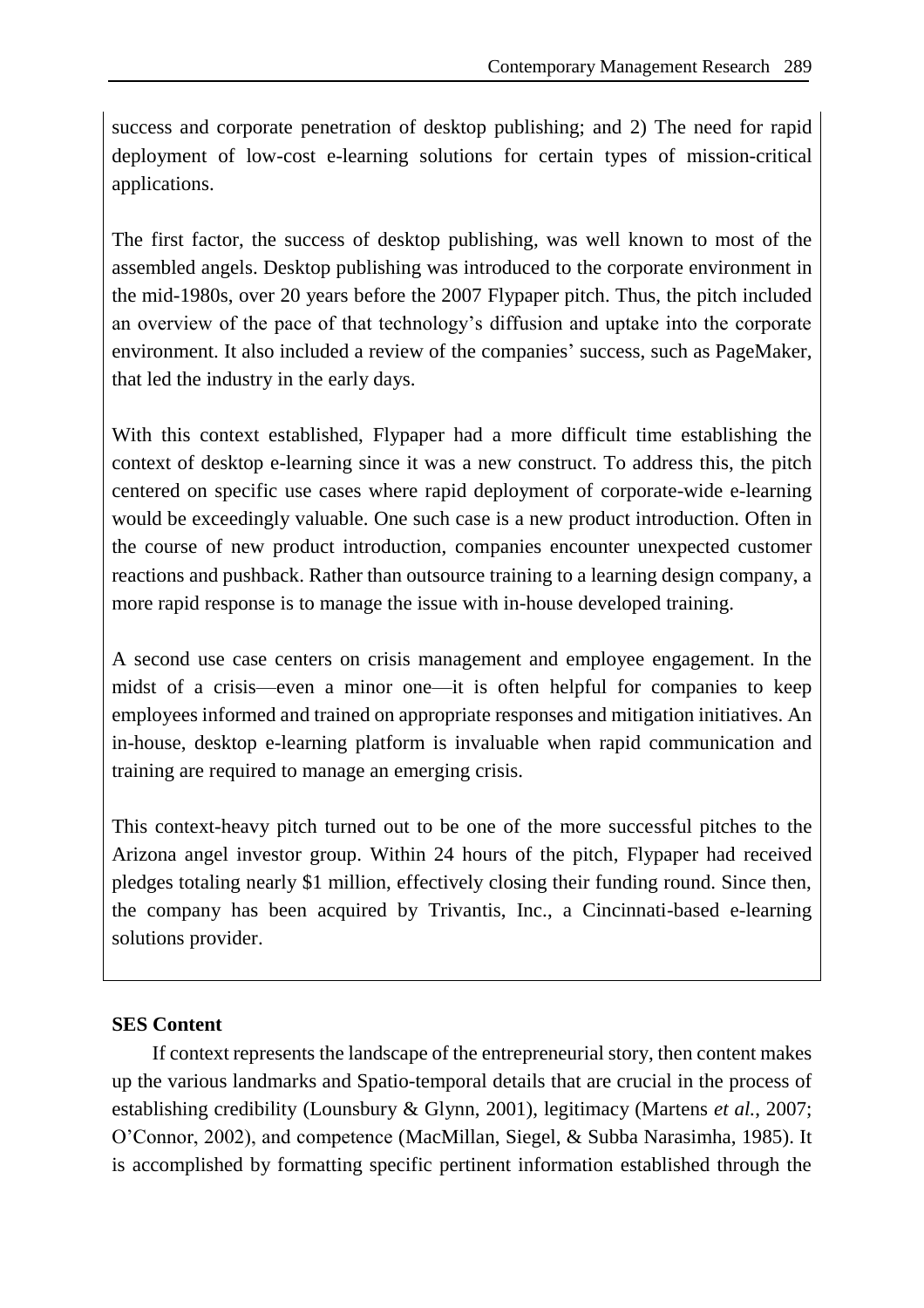understanding of SES context. In other words, once the SES context has been established, content informs and determines specific details that make up the body of the story. Content, therefore, can be made up of germane personal and situational details (O'Connor, 2002) that speak to salient features of the entrepreneur's personal history, the industry of interest, proposed marketplace, target market, and other details germane to investor decision making (Clark, 2008).

Content includes both what the entrepreneur only intends to include in the story to investors and what they are prepared to share during the pitch's performance if circumstances warrant. For example, depending on the dynamics of the give-and-take during the pitch and the level of interest shown by investors, the entrepreneur may need to account for shortcomings, go deeper into their personal history, or even improvise solutions they had not previously considered. It requires the entrepreneur to draw on the specific content developed during pitch preparation. For example, when Jeff Wolsky pitched to Shark Tank investors about a business that makes custom bobblehead dolls to be located in malls and amusement parks, he had not planned on sharing details about a pre-existing and quite profitable online version of the same business that he also owns (Shark Tank, 2009a). To his dismay, the investors were much more interested in his existing and already profitable business than the untested version he came to pitch—a situation and scenario Wolsky was not prepared to discuss. In addition, once investors were informed about the existing business, they were unsupportive of the new venture, suggesting a lack of perceived legitimacy in the original pitch. One investor actually felt betrayed after discovering that Wolsky owned another business and it was not part of the venture on offer— effectively implying a lack of focus. Wolsky had not gauged adequately how his new venture fits with his existing business, nor the potential for what may constitute the investor's interest. It effectively derailed the pitch for his new venture and negotiation for investment in his existing company, which ended with "no deal."

In the case of iMemories, a focus on content was a determining factor in the Arizona Technology Investor Forum pitch. Founder Mark Rukavina created an energizing emotional mood among the investors by highlighting how boxes full of precious family memories stored on outdated media rapidly was deteriorating. As the content case study notes, Rukavina succeeded with the investors by weaving a story that appealed to each investor's knowledge of how precious such memories can be.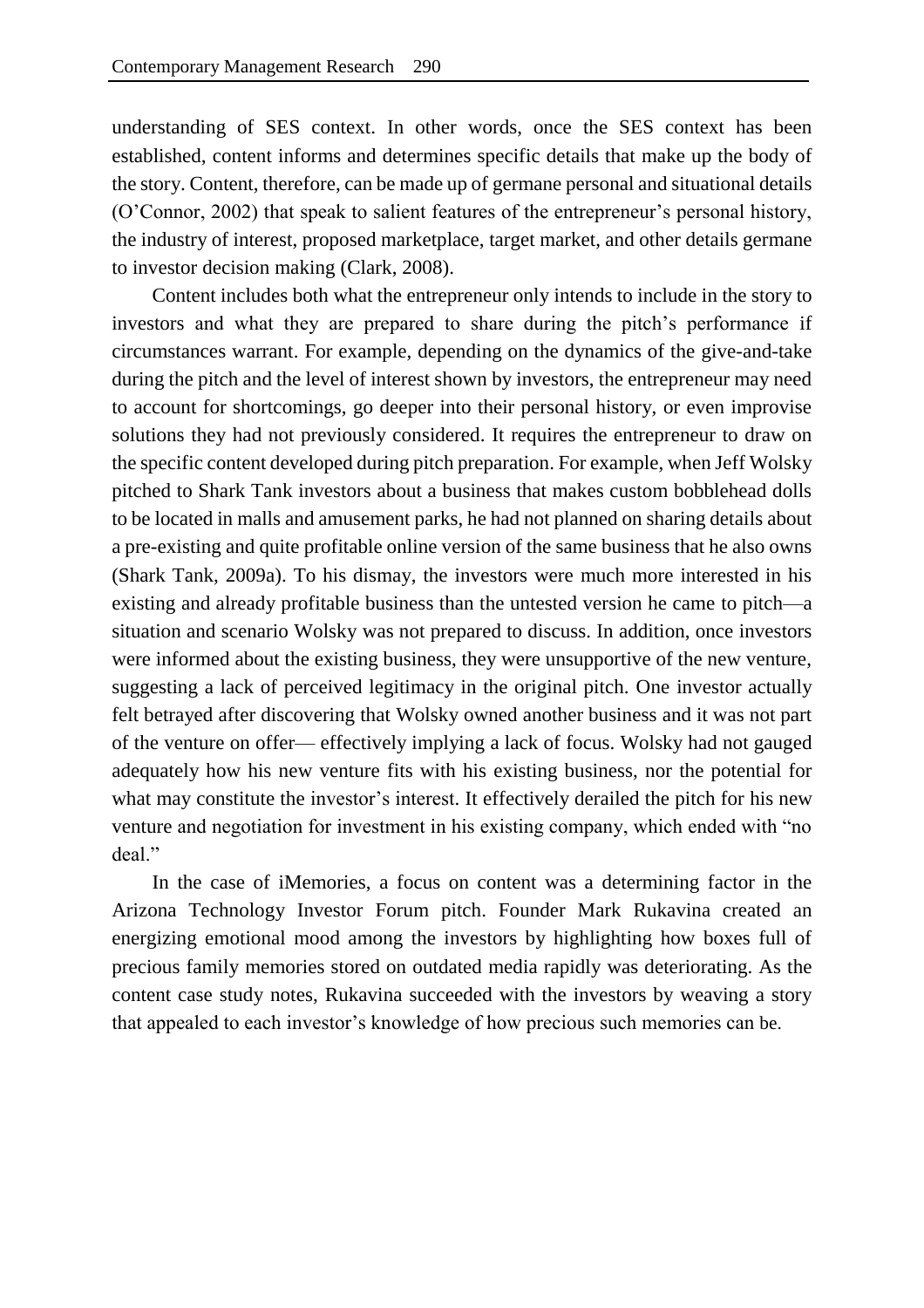## Case Study: Content

## iMemories Pitch Content Weaves a Compelling Value Proposition

When Mark Rukavina pitched his iMemories venture to the angel group he became the poster child for effective interweaving of context and content (his execution was pretty good too). Mark began his pitch by carefully establishing an emotional connection to his business. He pointed out that every medium heretofore devised to capture priceless family memories was prone to deteriorate. To illustrate his point, Mark brought along a prop—one that is not uncommon to most families, including the families of the angels assembled to hear his pitch. The prop that so dramatically illustrated his venture's value was a box full of old photos, video and audiotapes, and various reel-based videos. All of this content—family weddings, births, graduations, and more—deteriorated in closets and attics across the country.

Mark's simple prop was able to weave the emotional value of what his new service will bring to customers and conveyed the immense market opportunity and the technical prowess of his venture. No other company had yet mastered the ability to mass-process this wide variety of memorialized content. Mark was going to disrupt what had been a cottage industry, and he was going to do so with proprietary software and processes that he had already created.

Mark supplemented this folksy-level content with a precise articulation of the market opportunity, the competitive landscape, and the likely exit opportunities available to his venture. He presented the results of his processes on what at the time was a state-of-theart Apple smartphone. Since many of the angels were not yet users of this technology, the display of family videos, photos, and memories on the vivid mobile screen was impressive. More, Mark clearly delineated his market position and provided insight into the sophisticated technology that enabled him to create a processing "factory" that could handle massive volumes of content.

Finally, Mark indicated that he had invested a substantial sum of his own money in getting the venture to the point it was at the time of the pitch. He also noted his success with previous ventures in the high technology space. The result of his pitch was an offer from the angel group within 24 hours. Alas, Mark's pitch was so compelling that a previous investor decided to double down on his investment, taking the entire round that Mark had presented to the angel group. His pitch is proof positive that the content of a pitch can massively motivate sophisticated investors to open their wallets.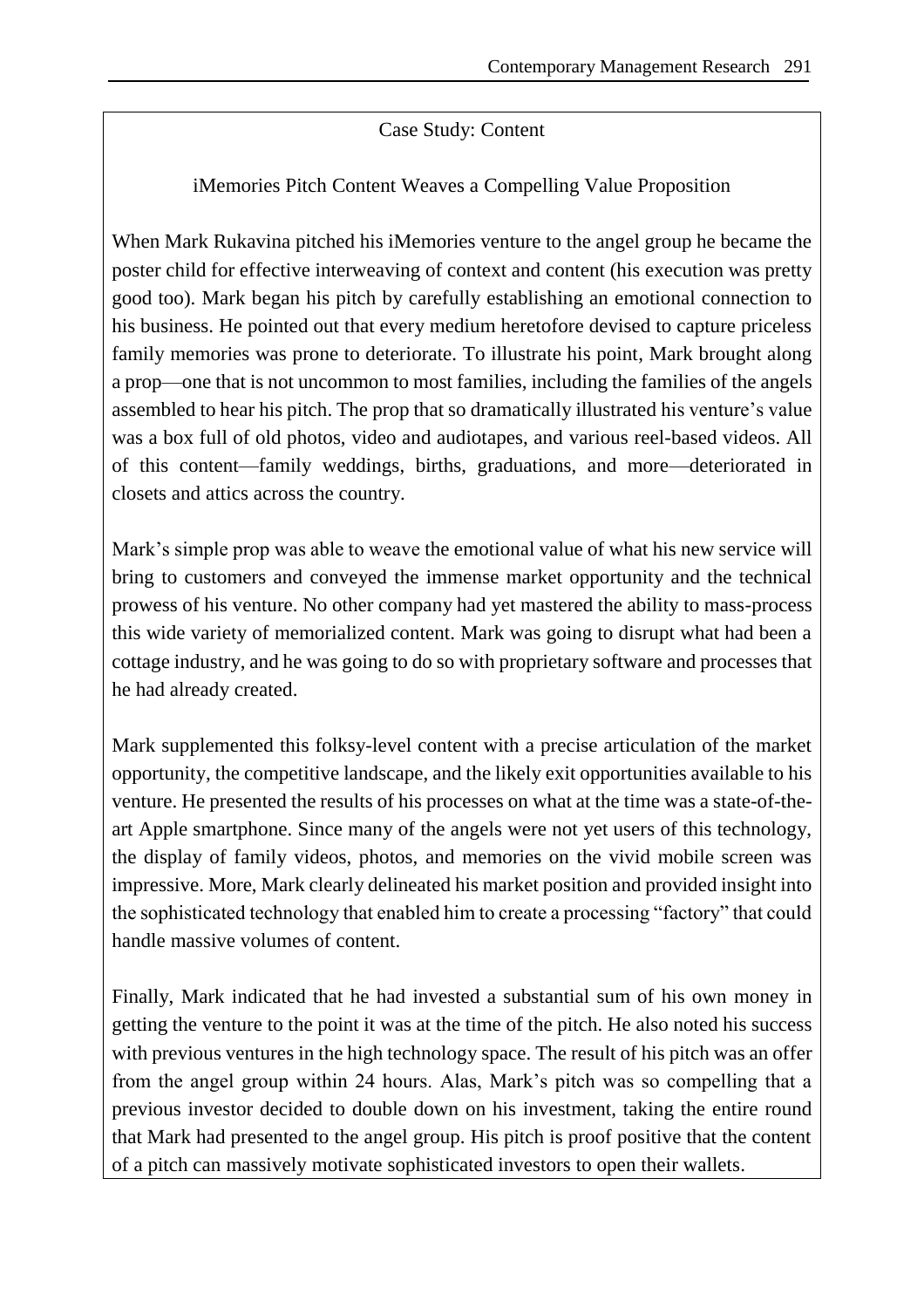## **SES Execution**

SES execution is essential in tying together well-thought-out context and informed content by providing the necessary skill set to clearly and effectively tell the story. This concept has been touched upon in the form of pitch presentation (Clark, 2008), impression management (Baron & Markman, 2000; Mason & Harrison, 2003), and practice (De Clercq & Voronov, 2009a; De Clercq & Voronov, 2009b). At the core of execution are an understanding and conscious awareness that the way the entrepreneur and the pitch are perceived is a function of knowing basic pitch techniques and how to adapt and make spontaneous adjustments on the fly. For example, research into what angel investors look for in a pitch demonstrates that they pay close attention to the style, quality, focus, structure, and clarity of presentations (Clark, 2008; Mason & Harrison, 2003). These presentation features impact the process angels use when deciding whether to follow up on investment opportunities. Despite the positive effects that storytelling as a whole can have on the way a new venture is perceived by investors, a poorly executed presentation can lead investors to interpret underlying deficiencies in the entrepreneur (Mason, 2006; Villanueva, Sapienza, & Sudek, 2013).

Poor execution means more than just the vocal or technical components of the pitch. It can also include the dress and mannerisms of the presenter. In the execution case study, we look at how Arizona Technology Investor Forum investors missed out on an opportunity because they misjudged the venture based on the presenter's relatively disheveled and youthful appearance.

## Case Study: Execution

## Youthful Appearance Scuppers an Investment

Investors pay attention to things beyond the words, numbers, and graphics that are used to convey the investment opportunity, occasionally in error. One example of this occurred when a group of young entrepreneurs from the University of Arizona (U.A.) pitched their ATIF idea. The venture was named "Notehall". The basic concept behind the venture, which was already deployed at U.A., enabled students to post their class notes online for others to purchase and use for studying. The platform they had created also enabled customers to rate the notes and notetaker's value, which enabled customers of the platform to gauge the value of their purchase.

Notehall had already passed the rigorous pre-screening process used by the angel group to narrow the field of ventures allowed to pitch to the entire group. Each quarterly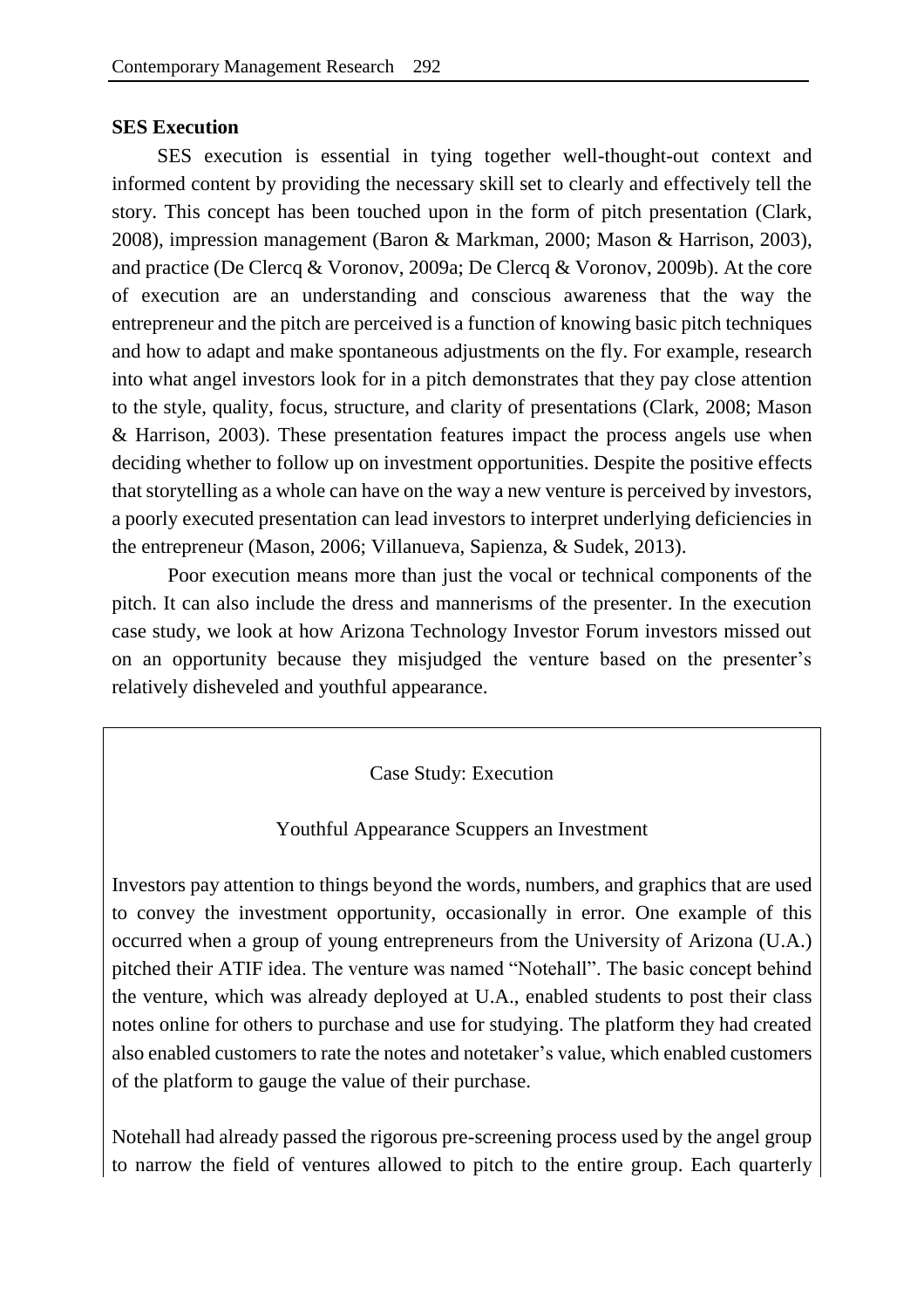meeting entertained just three pitches (usually out of a field of 20-30 applicants). Thus, the screening committee clearly recognized the value of the venture, allowing it to be pitched at the quarterly meeting.

A young student delivered the pitch from U.A., who was one of the founders of the venture. While he conveyed basically the same information to the entire group conveyed successfully to the screening committee, other factors in the execution led to a negative decision among the group as a whole. The young man conducting the pitch was dressed in a suit that looked to be about two sizes too big for starters. The amusement among the group regarding the disheveled, youthful appearance of the presenter was evident. In addition, the presenter did not parry well with the group during the question and answer session, further encouraging a general sense of an undermanaged venture.

While this outcome was not a good one for Notehall, it turns out the decision not to invest ended up being a worse outcome for the angel group. Within a year of the failed pitch, Notehall was invited to participate in one of the leading accelerator programs in the United States. Following that experience, the company continued to grow and eventually was acquired by the educational services company Chegg.

Just as important as the planned presentation is the ability to go in unexpected directions if needed. Social perception and adaptability allow entrepreneurs to gauge the affective state of other people, change attitudes, and exude social competence in a wide variety of situations (Baron & Markman, 2000). These are skills that allow the entrepreneur to develop a structured pitch while keeping the wider story malleable to adapt to emerging twists and turns that may arise during an investor pitch. For example, during the structured pitch, the entrepreneur may need to skip to more pertinent aspects of their story depending on the body language, vocal tone, and how closely the investors are paying attention. If the story appears not to capture the investor's interest, that may be a signal to skip the biographical or personal part of the story and go directly to the market research, financial projections, or estimated return on investment. Likewise, if the entrepreneur perceives signs of disbelief or hesitation, they may need to change narrative direction to address emerging, real-time concerns. For example, when Jonathon Miller pitched his business for a website that makes custom energy bars, the investors' resistance to it was very strong (Shark Tank, 2009b). At one point, they claimed it was an idea easy to imitate and claimed his valuation of the company absurd. However, through a skillful execution of his story and a change in his narrative focus, specifically the story content, he effectively managed to turn what was quickly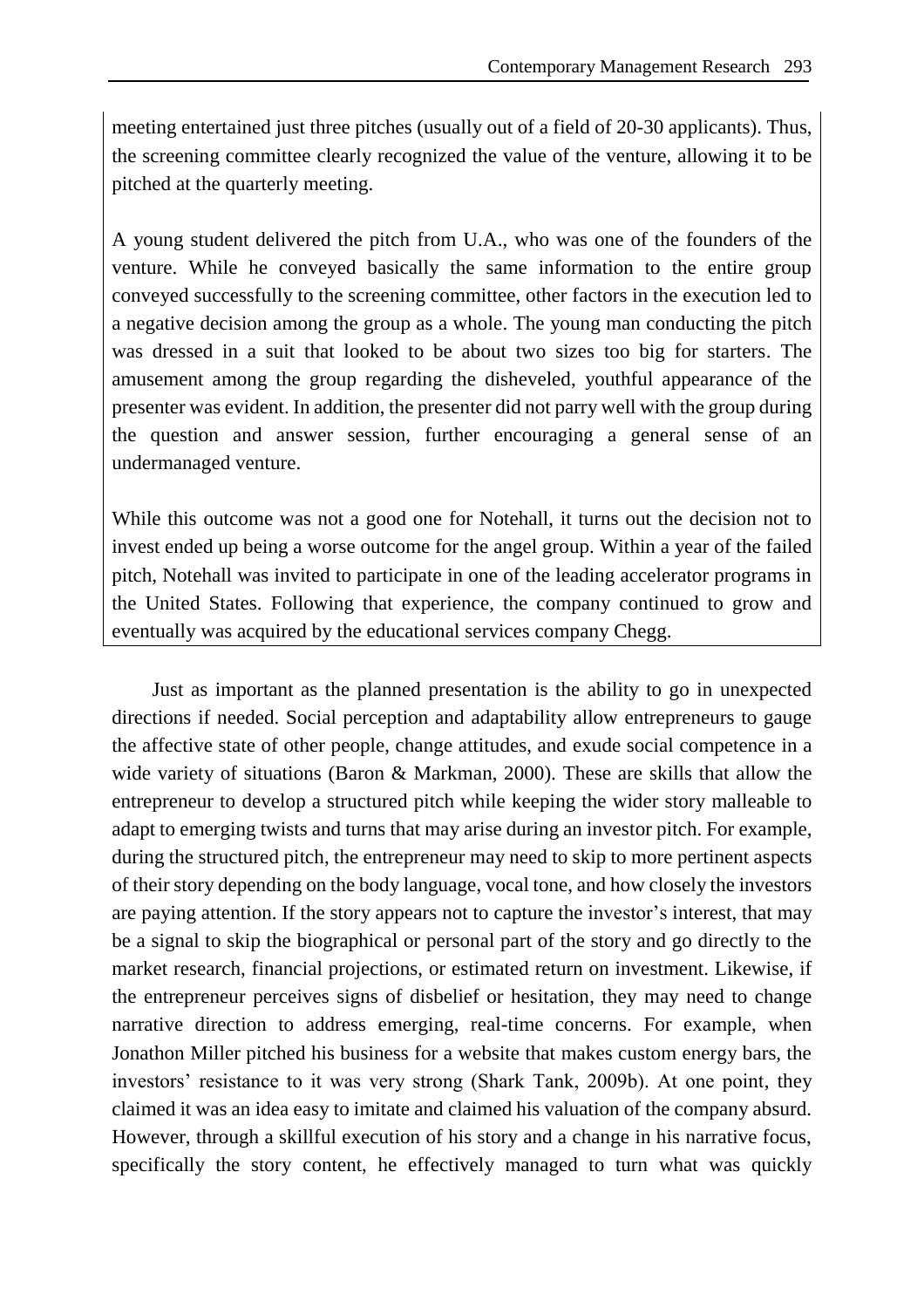becoming a bad pitch into one the investors were interested in and thus left with a great investment deal.

Another instance, though an extreme case, occurred when Darren Johnson pitched his invention for a surgically embedded Bluetooth device (Shark Tank, 2009c). During the pitch, he did very little to head off growing and visibly bemused investors over safety and design concerns. All of the sharks made less than subtle references about the safety of a Bluetooth device surgically inserted below the ear that would need to be plugged in an A.C. adaptor to charge. However, Johnson made no efforts to restructure or adapt his story's execution to address these concerns. He also did nothing to demonstrate or expand on the safety features designed into the product. Though his idea may have had its own limitations, he could have done much to try and restructure his story at the moment of the pitch to address the investors' concerns.

An entrepreneurial story's execution during an investment pitch captures the end game of performing the narrative when it matters most. If context and content are the proverbial landscape and landmarks, then execution is the vehicle to travel to entrepreneurial destinations. Together, these three constructs sum up various contributions made about storytelling in the entrepreneurial literature and offer a parsimonious theoretical construct for developing strategic entrepreneurial stories to acquire human and venture capital.

#### **CONCLUSION**

For innovative products and services to make it to market, engaging and deliberate storytelling must be enacted by entrepreneurs to capture the interest and resources of investors. We have referred to this as strategic entrepreneurial storytelling (SES) and have discovered three distinct and essential components to successful SES: context, content, and execution. These three essential elements provide a valuable and efficient framework for SES in the investor pitch setting. Entrepreneurs can use the framework by addressing and tailoring each component for their specific stage of resource acquisition to strengthen and focus their efforts and efficacy. Specifically, the framework's simple structure provides a template that entrepreneurs can use to develop and deliver intentional and powerful stories that resonate with early talent acquisition and financial investors. Stories are at the heart of capturing and communicating both the potential for the venture and the entrepreneurial team's capabilities. Paying attention to content, context, and execution does not guarantee the investor pitch will result in a successful raise. However, given that investors are generally seen as in control of the pitch setting (the vaunted "golden rule") our research goes some way to tip the balance of power in a small way back to the risk-taking entrepreneur.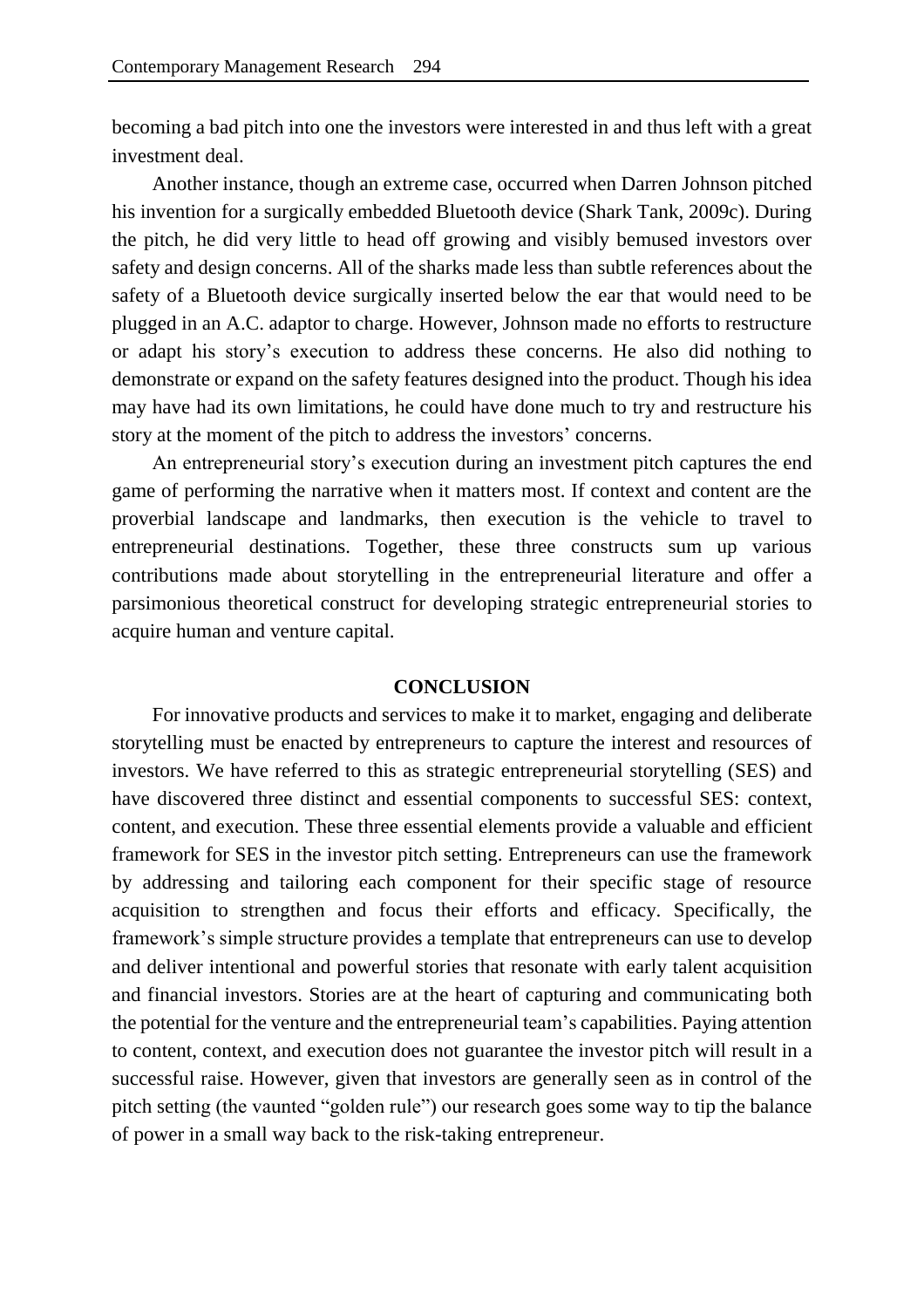## **REFERENCES**

- Adler, P.S., & Kwon, S.W. (2002). Social capital: Prospects for a new concept. *The Academy of Management Review*, *27*(1), 17-40. <https://doi.org/10.5465/amr.2002.5922314>
- Baker, T. (2007). Resources in play: Bricolage in the Toy Store(y). *Journal of Business Venturing*, *22*(5), 694-711. <https://doi.org/10.1016/j.jbusvent.2006.10.008>
- Baron, R.A., & Markman, G.D. (2000). Beyond social capital: How social skills can enhance entrepreneurs' success. *Academy of Management Executive*, *14*(1), 106- 116. <https://doi.org/10.5465/ame.2000.2909843>
- Bertaux, D., & Kohli, M. (1984). The life story approach: A continental view. *Annual Review of Sociology*, *10*(1), 215-237. <https://doi.org/10.1146/annurev.so.10.080184.001243>
- Boje, D.M. (1991). The storytelling organization: A study of story performance in an office-supply firm. *Administrative Science Quarterly*, *36*(1). <https://doi.org/10.2307/2393432>
- Boje, D.M. (1995). Stories of the storytelling organization: A postmodern analysis of Disney as "Tamara-Land." *The Academy of Management Journal*, *38*(4), 997- 1035. <https://doi.org/10.5465/256618>
- Brown, J.S., Denning, S., Groh, K., & Prusak, L. (2005). *Storytelling in Organizations: Why Storytelling is Transforming 21st Century Organizations and Management*. Burlington, MA: Butterworth-Heinemann.
- Bruner, J. (1991). The narrative construction of reality. *Critical Inquiry*, *18*(1), 1-21. <https://doi.org/10.1086/448619>
- Cheng, L. J., & Liao, C. C. (2017). The drivers of entrepreneurial intention: The role of social capital and overconfidence. *Contemporary Management Research, 13*(2) ,143-162. <https://doi.org/10.7903/cmr.17589>
- Clark, C. (2008). The impact of entrepreneurs' oral 'pitch' presentation skills on business angels' initial screening investment decisions. *Venture Capital*, *10*(3), 257-279. <https://doi.org/10.1080/13691060802151945>
- Creswell, John W. (2007), *Qualitative Inquiry & Research Design: Choosing Among Five Approaches.* Thousand Oaks: Sage Publications, Inc.
- De Clercq, D., & Voronov, M. (2009a). Toward a practice perspective of entrepreneurship: Entrepreneurial legitimacy as habitus. *International Small Business Journal*, *27*(4), 395. <https://doi.org/10.1177/0266242609334971>
- De Clercq, D., & Voronov, M. (2009b). The role of cultural and symbolic capital in entrepreneurs' ability to meet expectations about conformity and innovation.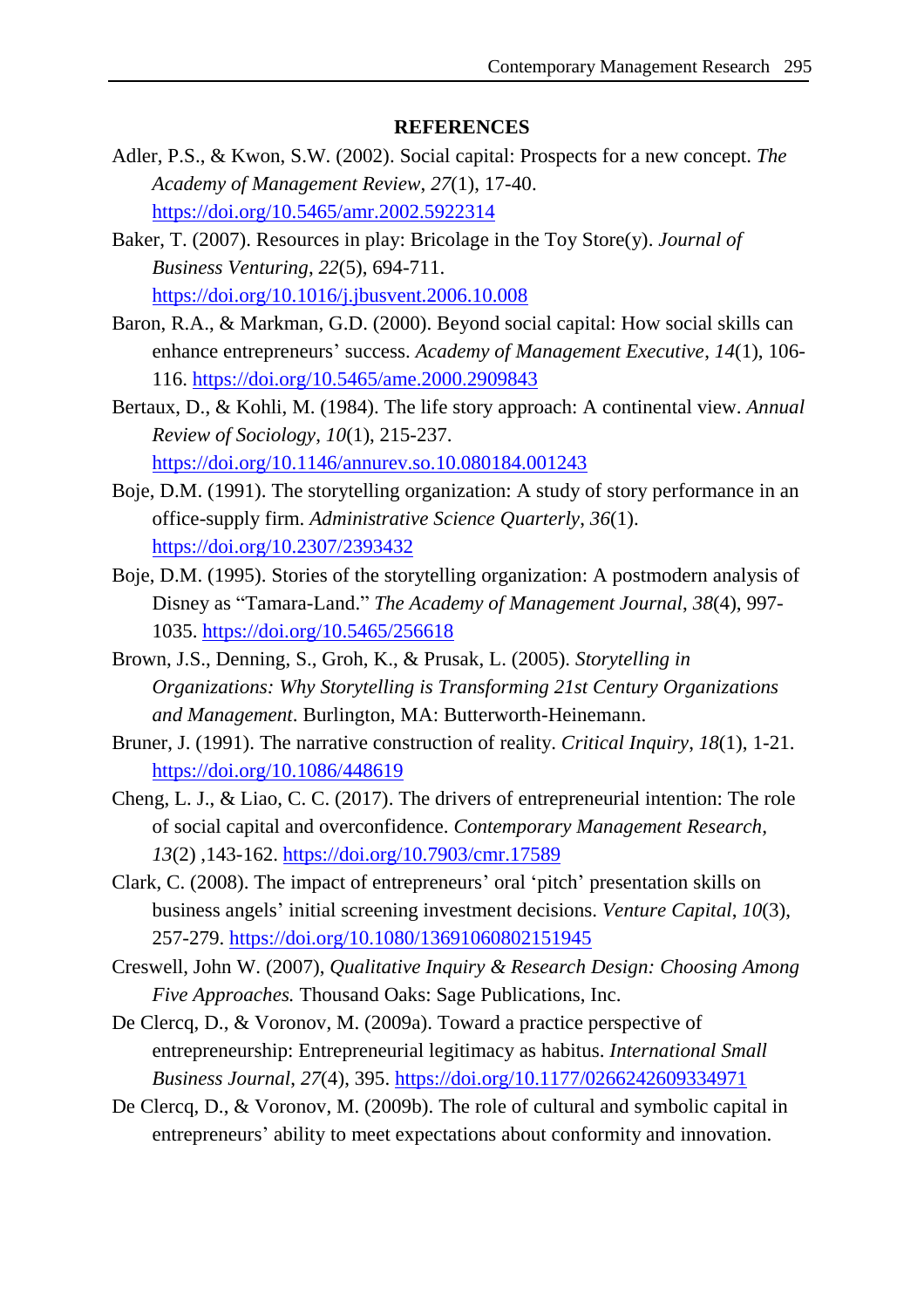*Journal of Small Business Management*, *47*(3), 398-420. <https://doi.org/10.1111/j.1540-627x.2009.00276.x>

- Gartner, W.B. (2007). Entrepreneurial narrative and a science of the imagination. *Journal of Business Venturing*, *22*(5), 613-627. <https://doi.org/10.1016/j.jbusvent.2006.10.003>
- Garud, R., Schildt, H. A., & Lant, T. K. (2014). Entrepreneurial storytelling, future expectations, and the paradox of legitimacy. *Organization Science, 25*(5), 1479- 1492. <https://doi.org/10.1287/orsc.2014.0915>
- Glaser, B.G., & Strauss, A.L. (1967). *The Discovery of Grounded Theory: Strategies*
- *for Qualitative Research*. Chicago, IL: Aldine Publication CO.
- Hardy, C., Palmer, I., & Phillips, N. (2000). Discourse as a strategic resource. *Human Relations-New York*, *53*(9), 1227-1247. <https://doi.org/10.1177/0018726700539006>
- Johansson, A.W. (2004). Narrating the entrepreneur. *International Small Business Journal*, *22*(3), 273-293. <https://doi.org/10.1177/0266242604042379>
- Jonsson, S. (2015). Entrepreneurs' network evolution the relevance of cognitive social capital. *International Journal of Entrepreneurial Behavior & Research*, *21*(2), 197-223.<https://doi.org/10.1108/ijebr-09-2013-0147>
- Lee, R., & Jones, O. (2015). Entrepreneurial social capital research: resolving the structure and agency dualism. *International Journal of Entrepreneurial Behavior & Research*, *21*(3), 338-363.<https://doi.org/10.1108/ijebr-02-2014-0025>
- Lounsbury, M., & Glynn, M.A. (2001). Cultural entrepreneurship: Stories, legitimacy, and the acquisition of resources. *Strategic Management Journal*, *22*(6-7), 545- 564. <https://doi.org/10.1002/smj.188>
- Lurtz, K., & Kreutzer, K. (2014). What does your audience expect from you? How entrepreneurs acquire resources through storytelling. *Academy of Management Annual Meeting Proceedings*, *2014*(1).<https://doi.org/10.5465/ambpp.2014.85>
- MacMillan, I.C., Siegel, R., & Subba Narasimha, P.N. (1985). Criteria used by venture capitalists to evaluate new venture proposals. *Journal of Business Venturing*, *1*(1)*,* 119-128. [https://doi.org/10.1016/0883-9026\(85\)90011-4](https://doi.org/10.1016/0883-9026(85)90011-4)
- Manning, S., & Bejarano, T. A. (2017). Convincing the crowd: Entrepreneurial storytelling in crowdfunding campaigns. *Strategic Organization, 15*(2), 194-219. <https://doi.org/10.1177/1476127016648500>
- Martens, M.L., Jennings, J.E., & Jennings, P.D. (2007). Do the stories they tell get them the money they need? The role of entrepreneurial narratives in resource acquisition. *The Academy of Management Journal*, *50*(5), 1107-1132. <https://doi.org/10.5465/amj.2007.27169488>
- Mason, C.M. (2006). Informal sources of venture finance. In Parker S. (Ed.),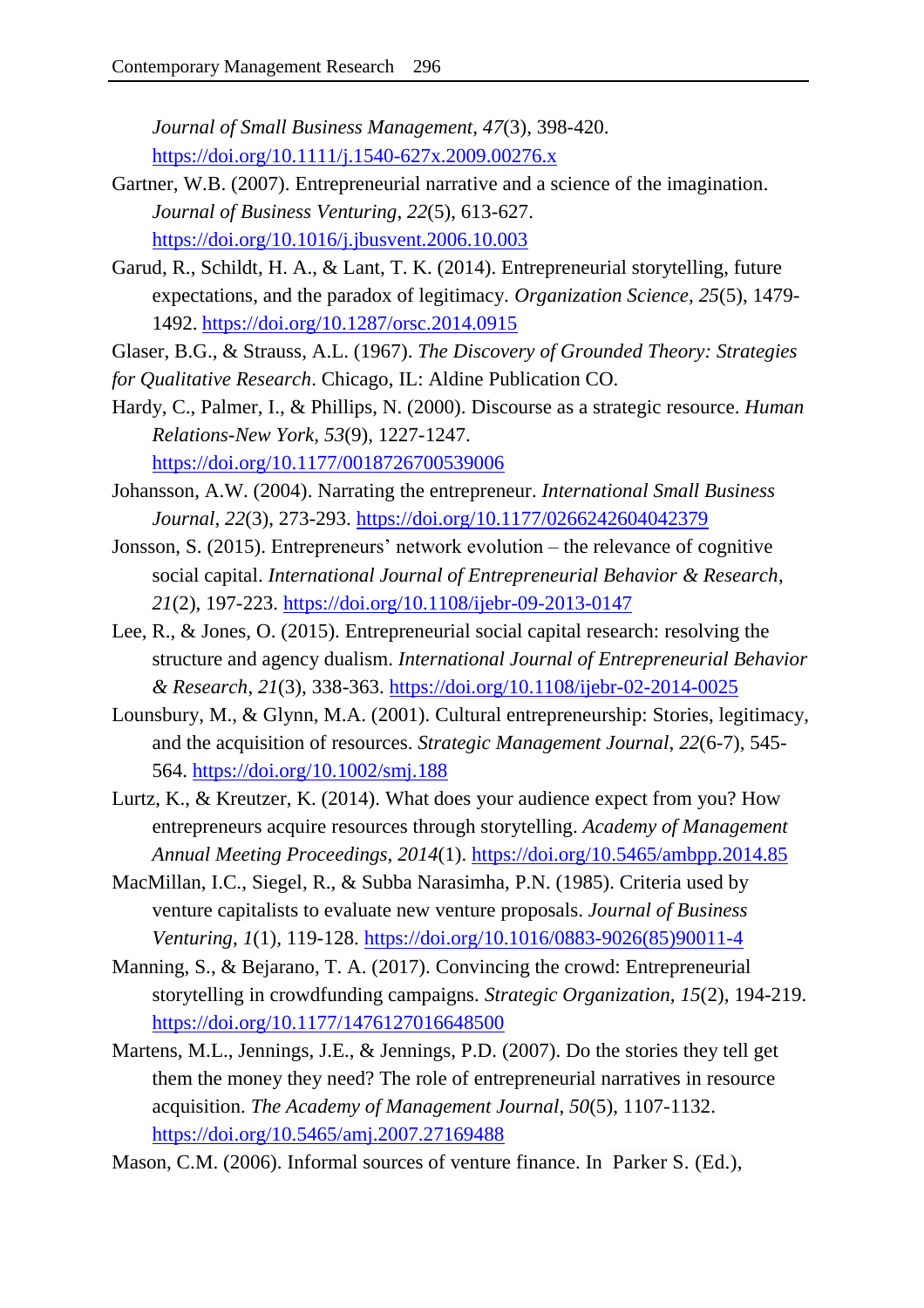- *The Life Cycle of Entrepreneurial Ventures* (Vol. 3, pp. 259–299). Boston, MA: Springer. [https://doi.org/10.1007/978-0-387-32313-8\\_10](https://doi.org/10.1007/978-0-387-32313-8_10)
- Mason, C.M., & Harrison, R.T. (2003). Auditioning for money: What do technology investors look for at the initial screening stage?. *Journal of Private Equity*, *6*(2)*,* 29-42. <https://doi.org/10.3905/jpe.2003.320037>
- McAdams, D.P. (1997). *The Stories We Live By: Personal Myths and the Making of the Self*. New York, NY and London: The Guilford Press
- McNeil, L.D. (1996). Homo inventans: The evolution of narrativity. *Language and*
- *Communication*, *16*(4), 331-360. [https://doi.org/10.1016/s0271-5309\(96\)00025-0](https://doi.org/10.1016/s0271-5309(96)00025-0)
- Middleton, K.L.W. (2013). Becoming entrepreneurial: Gaining legitimacy in the nascent phase. *International Journal of Entrepreneurial Behavior & Research*, *19*(4), 404-424.<https://doi.org/10.1108/ijebr-04-2012-0049>
- O'Connor, E. (2002). Storied business: Typology, intertextuality, and traffic in entrepreneurial narrative. *Journal of Business Communication, 39*(1)*,* 36-54. <https://doi.org/10.1177/002194360203900103>
- Prince, G. (1982). Narrative analysis and narratology. *New Literary History*, *13*(2), 179-188. <https://doi.org/10.2307/468908>
- Rae, D., & Carswell, M. (2000). Using a life-story approach in researching entrepreneurial learning: The development of a conceptual model and its implications in the design of learning experiences. *Education + training*, *42*(4/5), 220-228. <https://doi.org/10.1108/00400910010373660>
- Rae, D. (2004). Practical theories from entrepreneurs' stories: Discursive approaches to entrepreneurial learning. *Journal of Small Business and Enterprise Development*, *11*(2), 195-202. <https://doi.org/10.1108/14626000410537137>
- Rae, D. (2005). Entrepreneurial learning: A narrative-based conceptual model. *Journal of Small Business and Enterprise Development*, *12*(3), 323-335. <https://doi.org/10.1108/14626000510612259>
- Rhodes, C., & Brown, A.D. (2005). Narrative, organizations and research. *International Journal of Management Reviews*, *7*(3), 167. <https://doi.org/10.1111/j.1468-2370.2005.00112.x>
- Shark Tank (2009a). *Episode 110*. [https://abc.go.com/shows/shark-tank/episode](https://abc.go.com/shows/shark-tank/episode-guide/season-1/10-episode-110)[guide/season-1/10-episode-110](https://abc.go.com/shows/shark-tank/episode-guide/season-1/10-episode-110)
- Shark Tank (2009b). *Episode 106*. [https://abc.go.com/shows/shark-tank/episode](https://abc.go.com/shows/shark-tank/episode-guide/season-1/6-episode-106)[guide/season-1/6-episode-106](https://abc.go.com/shows/shark-tank/episode-guide/season-1/6-episode-106)
- Shark Tank (2009c). *Episode 101*. [https://abc.go.com/shows/shark-tank/episode](https://abc.go.com/shows/shark-tank/episode-guide/season-01/101-episode-101)[guide/season-01/101-episode-101](https://abc.go.com/shows/shark-tank/episode-guide/season-01/101-episode-101)
- Shark Tank (2012). *Episode 308*. [https://abc.go.com/shows/shark-tank/episode](https://abc.go.com/shows/shark-tank/episode-guide/season-03/308-episode-308)[guide/season-03/308-episode-308](https://abc.go.com/shows/shark-tank/episode-guide/season-03/308-episode-308)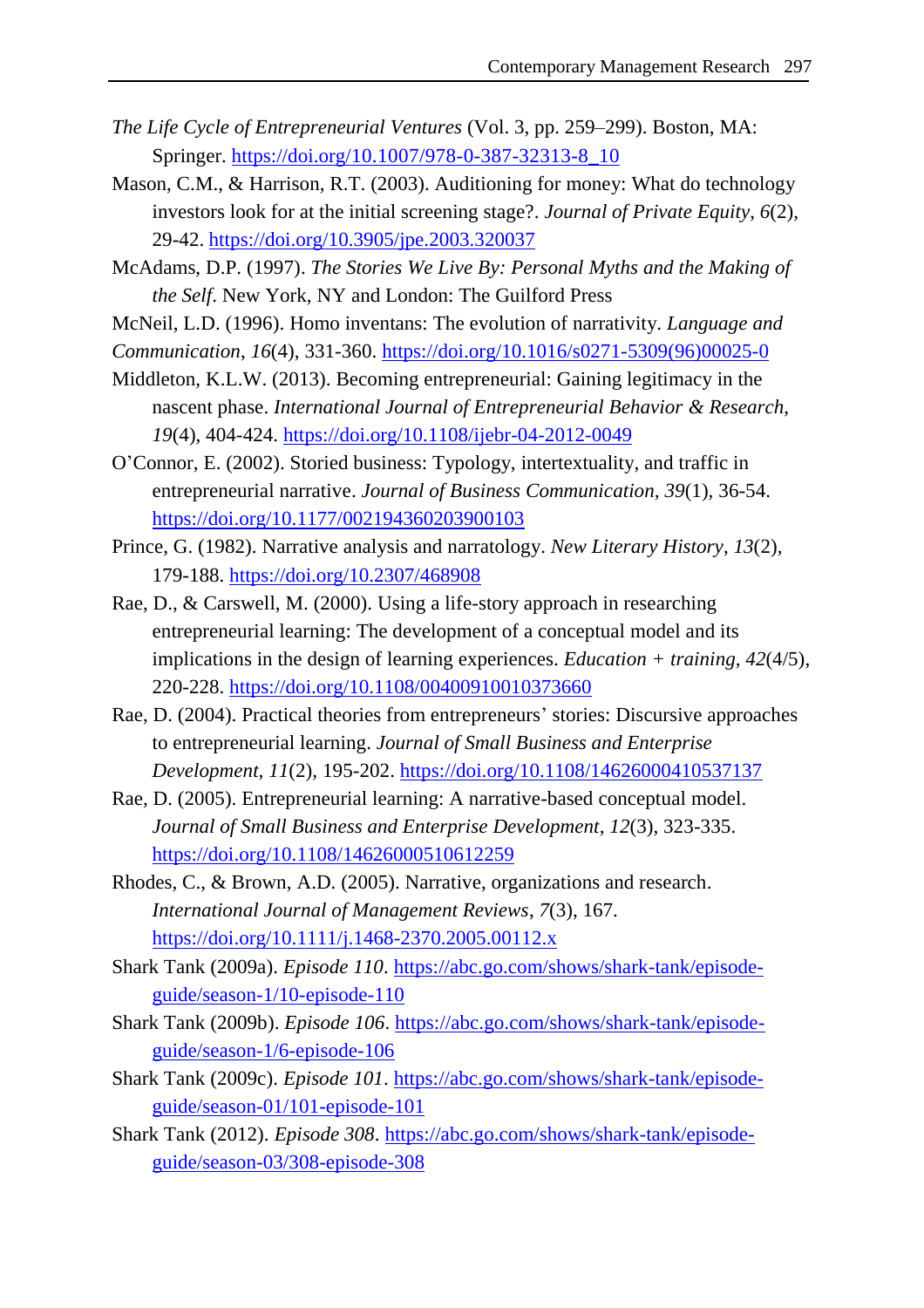- Van Scotter, J. R., & Garg, S. (2019). Entrepreneurial Tenacity and Self-Efficacy Effects on Persisting Across Industry Contexts. *Contemporary Management Research, 15*(3), 147-173. <https://doi.org/10.7903/cmr.19501>
- Villanueva, J., Sapienza, H. J., & Sudek, R. J. (2013). Does it matter how you tell it? How entrepreneurial storytelling affects the opportunity evaluations of earlystage investors. *Frontiers of Entrepreneurship Research, 33*(19), 1.
- Wuillaume, A., Jacquemin, A., & Janssen, F. (2019). The right word for the right crowd: An attempt to recognize the influence of emotions. *International Journal of Entrepreneurial Behavior & Research*, *25*(2), 243-258. <https://doi.org/10.1108/ijebr-10-2017-0412>
- Zott, C., & Huy, Q.N. (2007). How entrepreneurs use symbolic management to acquire resources. *Administrative Science Quarterly*, *52*(1), 70-105. <https://doi.org/10.2189/asqu.52.1.70>

**Dr. Thomas Martin Key (Corresponding author)** is an associate professor of Digital Strategy & Marketing at the University of Colorado Colorado Springs. His research primarily deals with digital and strategic marketing issues at the executive level and the study of marketing's role in the firm. He is a Daniels Ethics Initiative Fellow and Cybersecurity Fellow and frequently works with new startups as well as established firms to help them create plans to grow and create value for their customers.

**Dr. Thomas Duening** is the El Pomar Chair for Business & Entrepreneurship, and Associate Professor of Management at the University of Colorado Colorado Springs. His current research interests are in entrepreneurship education, cognitive science, and the predictive brain. His most recent book, Technology Entrepreneurship: Taking Innovation to the Marketplace was published by Academic Press in December 2020.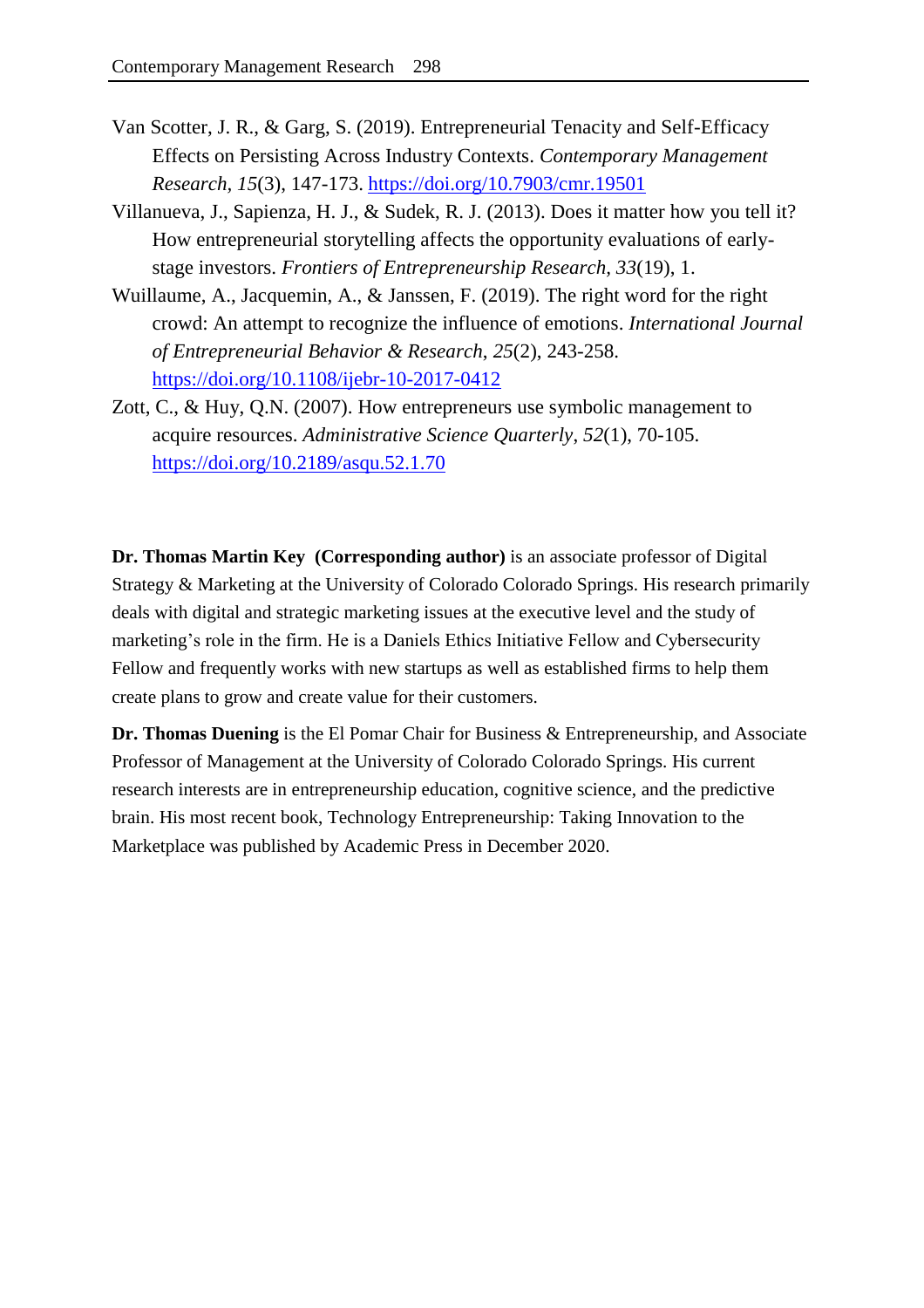| Date             | Venture                                                          | Funded         | Date            | Venture                                                                  | Funded         |
|------------------|------------------------------------------------------------------|----------------|-----------------|--------------------------------------------------------------------------|----------------|
| 9-Aug-09         | Mr. Tod's Pie Factory                                            | Yes            | 20-Oct-09       | The Bobble Place                                                         | N <sub>o</sub> |
|                  | Ionic Ear                                                        | No             |                 | Mr. Poncho a poncho                                                      | No             |
|                  | Wispots                                                          | No             |                 | Uroclub                                                                  | Yes            |
|                  | Ava the Elephant                                                 | Yes            |                 | Romp n' Roll                                                             | N <sub>o</sub> |
|                  | <b>College Foxes Packing</b><br><b>Boxes</b>                     | No             | $8-Jan-10$      | Hells Bells a helmet                                                     | Yes            |
| $16$ -Aug-<br>09 | Crooked Jaw                                                      | No             |                 | The Twister a golf ball<br>cleaner                                       | N <sub>o</sub> |
|                  | Lifebelt                                                         | No             |                 | The Chef in Black                                                        | Yes            |
|                  | A Perfect Pear                                                   | Yes            | $15$ -Jan- $10$ | The Factionist                                                           | N <sub>o</sub> |
|                  | <b>Sticky Note Holder</b>                                        | N <sub>o</sub> |                 | Podillow                                                                 | N <sub>o</sub> |
|                  | <b>Classroom Jams</b>                                            | Yes            |                 | Wee Can Shop                                                             | No             |
|                  | Turbobaster                                                      | Yes            |                 | <b>Grease Monkey Wipes</b>                                               | Yes            |
|                  | Kwyzta Chopstick                                                 | No             |                 | Lipstix Remix                                                            | Yes            |
| $23$ -Aug-       | <b>Stress Free Kids</b>                                          | Yes            |                 | Captain Ice Cream                                                        | N <sub>o</sub> |
| 09               | 50 State Capitals in 50<br>Minutes                               | N <sub>o</sub> | $29$ -Jan- $10$ | Caffeindicator                                                           | Yes            |
|                  | Voyage Air Guitar                                                | No             |                 | Legal Grind                                                              | N <sub>o</sub> |
|                  | <b>Gift Card Rescue</b>                                          | Yes            |                 | Send A Ball greeting<br>balls sent in the mail                           | N <sub>o</sub> |
| $30-Aug-$<br>09  | NoSoul's Calling                                                 | N <sub>o</sub> | 5-Feb-10        | Qubits a bendable<br>construction toy                                    | Yes            |
|                  | <b>Coffee Brand Gifts</b>                                        | N <sub>o</sub> |                 | Pillars of Slippers                                                      | N <sub>o</sub> |
|                  | Graffiti Removal<br>Services                                     | No             |                 | Llama Brew liquid<br>llama fertilizer                                    | N <sub>o</sub> |
|                  | Coverplay                                                        | Yes            | 20-Mar-11       | <b>Wurkin Stiffs</b><br>magnetic collar-stays                            | Yes            |
|                  | Body Jac                                                         | Yes            |                 | Copa di Vino                                                             | No             |
| $6-Sep-09$       | <b>Granola Gourmet</b>                                           | No             | 25-Mar-11       | Toygaroo a toy<br>subscription service                                   | Yes            |
|                  | <b>Good Grief Celebrations</b><br>a funeral concierge<br>service | N <sub>o</sub> |                 | Wake n' Bacon                                                            | N <sub>o</sub> |
|                  | Face Blok                                                        | N <sub>o</sub> |                 | Vurtego extreme pogo<br>sticks                                           | N <sub>o</sub> |
|                  | My Therapy Journal                                               | Yes            |                 | <b>First Defense Nasal</b><br>Screen a personal air<br>filtration system | Yes            |
| $13-Sep-$<br>09  | Element Bars float that<br>screws onto soda bottles              | Yes            | $8-Apr-11$      | Ride-On Carry-On<br>luggage                                              | Yes            |
|                  | Pork Barrel BBQ                                                  | Yes            | $22$ -Apr-11    | Caddy Swag drink<br>cooler                                               | N <sub>o</sub> |
|                  | The Fizz a reinvention of<br>the root beer                       | No             |                 | Daisy Cakes                                                              | Yes            |
|                  | Underease Underwear<br>protective underwear for<br>flatulance    | N <sub>o</sub> |                 | Hydromax                                                                 | Yes            |

**Appendix** *Shark Tank Sample Data*